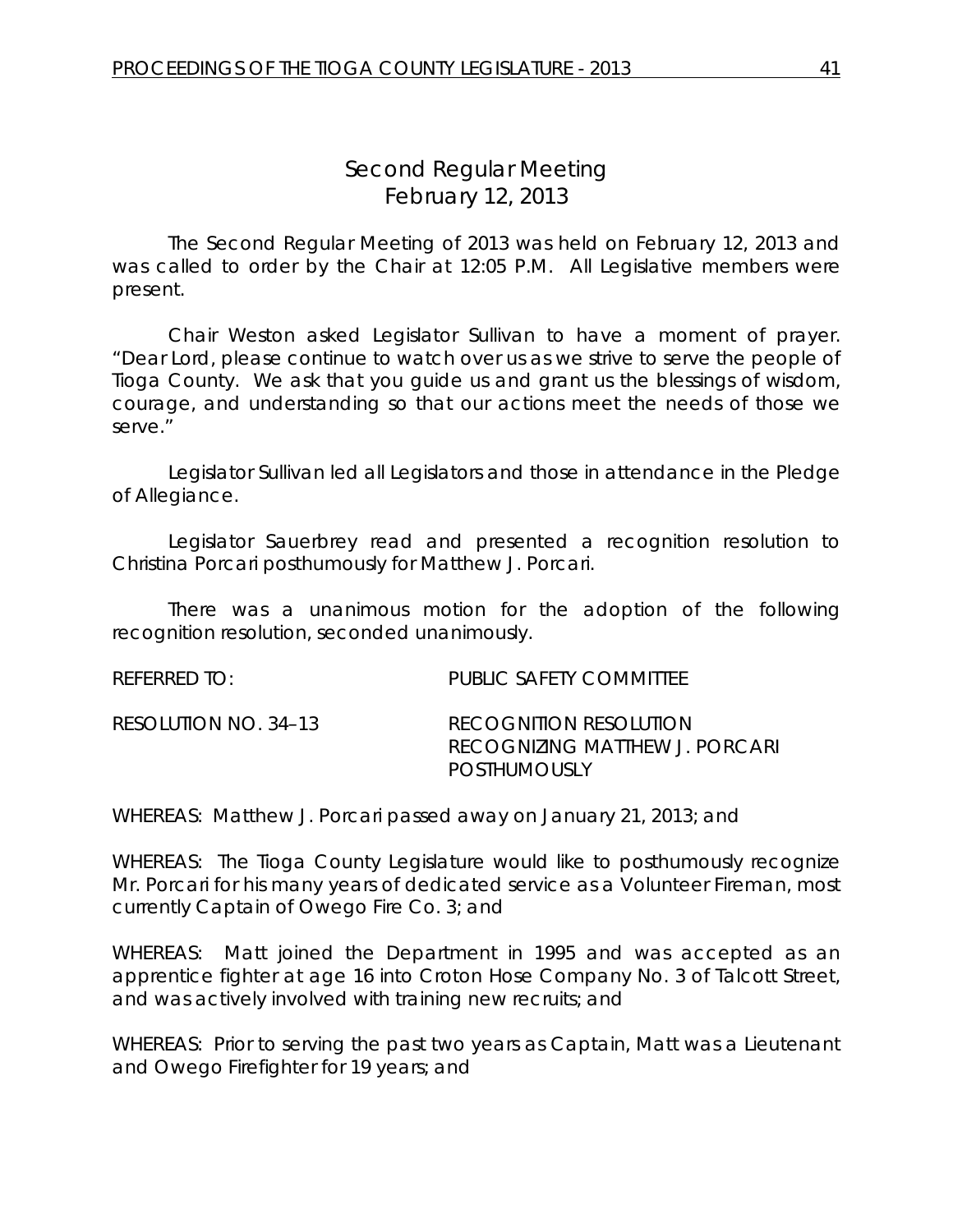WHEREAS: Matt was a "green tag" volunteer, which meant he successfully completed training and passed a physical to be recognized as an interior firefighter who is permitted to actively attack a fire inside a structure; and

WHEREAS: Matt is survived by his wife, Christina and their blended family; therefore be it

RESOLVED: That the Tioga County Legislature, on its own behalf, as well as on behalf of the citizens of Tioga County, express sincere gratitude and recognize Matthew J. Porcari posthumously for his years of dedicated service to Tioga County as a Tioga County Volunteer Fireman of Owego Fire Co. 3; and be it further

RESOLVED: That this resolution be spread upon the minutes of this meeting and a certified copy be presented to the family of Matthew J. Porcari.

### ROLL CALL VOTE

Unanimously Yes – Legislators Sullivan, Case, Hollenbeck, Huttleston, Monell, Weston, Roberts, Sauerbrey, and Standinger.

No – None.

Absent – None.

### RESOLUTION ADOPTED UNANIMOUSLY.

Ed Franz, Chief of the Owego Fire Department, spoke. "For those of you who do not know me, I am Ed Franz, I am Chief of the Owego Fire Department. Christina has asked me to speak and thank all of you for this honor that you are giving her in remembrance of her husband. I have been 55 years in the Fire Department. This is my second term round as Chief and this has been one of the hardest things that we have had to deal with. On behalf of her, her entire family, the total Porcari family, again I would like to thank you for presenting this to Christina."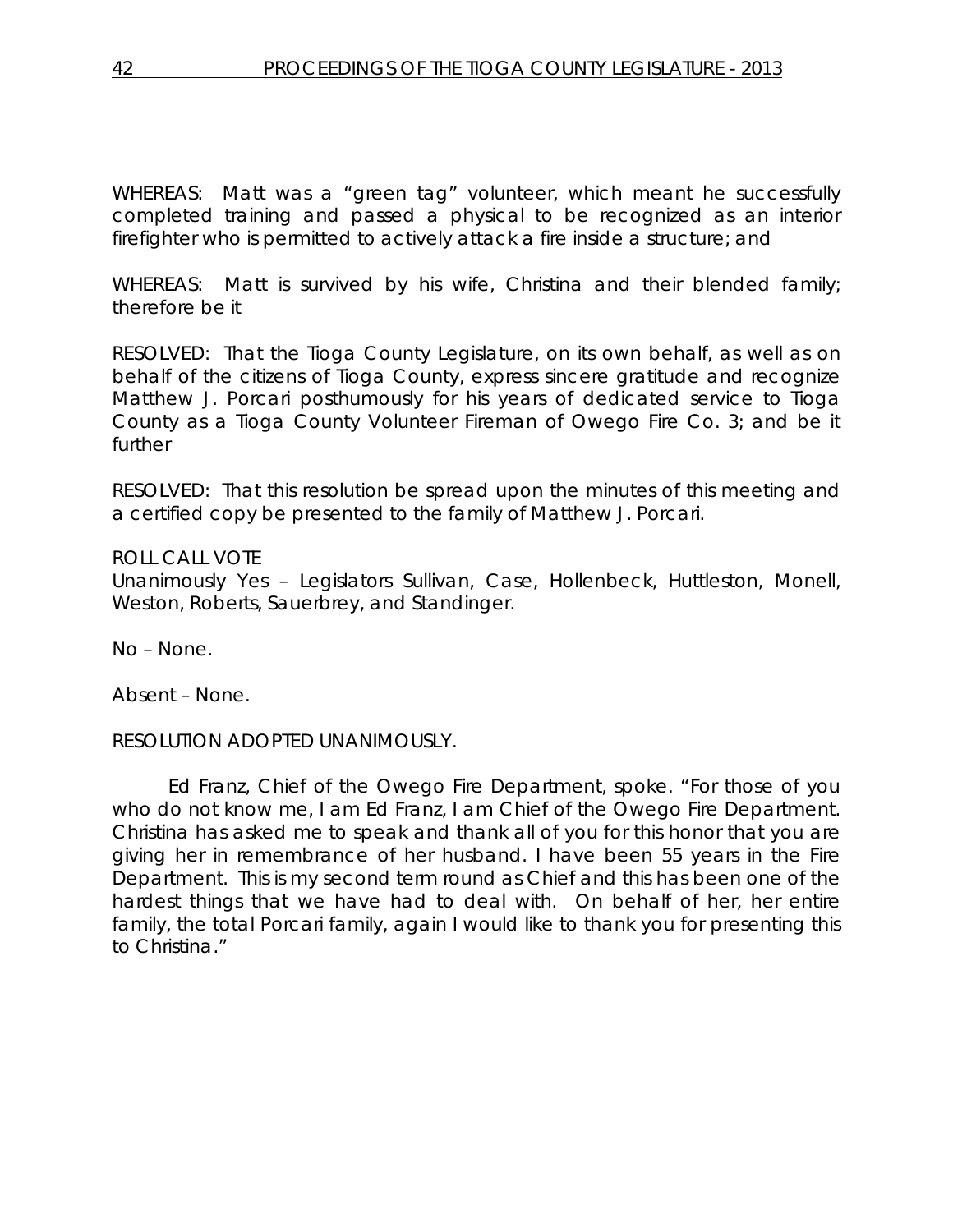William Standinger had privilege of the floor. "I am a Legislator for District #7. I am here today to read something that I have enjoyed for many years and I think that probably everyone here including all our elected representatives from the State and Federal Government would do well to abide by.

"This framed document I got from my grandfather. After he passed I ended up getting it and placing it on my wall, and I would like to read it. It is called "The American's Creed".

"I believe in the United States of America as a government of the people, by the people, for the people; whose just powers are derived from the consent of the governed; a democracy in a Republic; a sovereign Nation of many sovereign States; a perfect Union, one and inseparable; established upon those principles of freedom, equality, justice, and humanity for which American patriots sacrificed their lives and fortunes.

"I therefore believe it is my duty to my country to love it; to support its constitution; to obey its laws; to respect its Flag; and to defend it against all enemies.

"This was written by a gentleman by the name of William Tyler Page in 1917. He was the Clerk of the House of Representatives in the US Congress. He prepared this document and it has been read many times at different ceremonies. Apparently it used to be read at high school graduations. I do not think my grandfather got it there because he never graduated. He believed in this and I think that we all should. My concern now is our State and Federal politicians do not necessarily take this to heart. There is also another document and I carry this every day that I am here at a meeting, the US Constitution. I am a firm believer in it. I hope everybody else is. Thank you."

Andrew Quinlan had privilege of the floor. "I have to comment before I read this on Mr. Standinger's 1917 grandpa. Well my father came over here as an immigrant and he was Fire Chief, the first Fire Chief in West Endicott, so he knew all about fires, our whole family, we are a family of nine, we know all about fires. In 1917 there probably was 70 maybe 100 million people, today there is over 300 million people in this United States. It is entirely changed. They did not change a lot of stuff, they just went by the 1917 thing. Today it is 2013, that is 90 some years ago. Did we have cars then? I do not know, I was not around.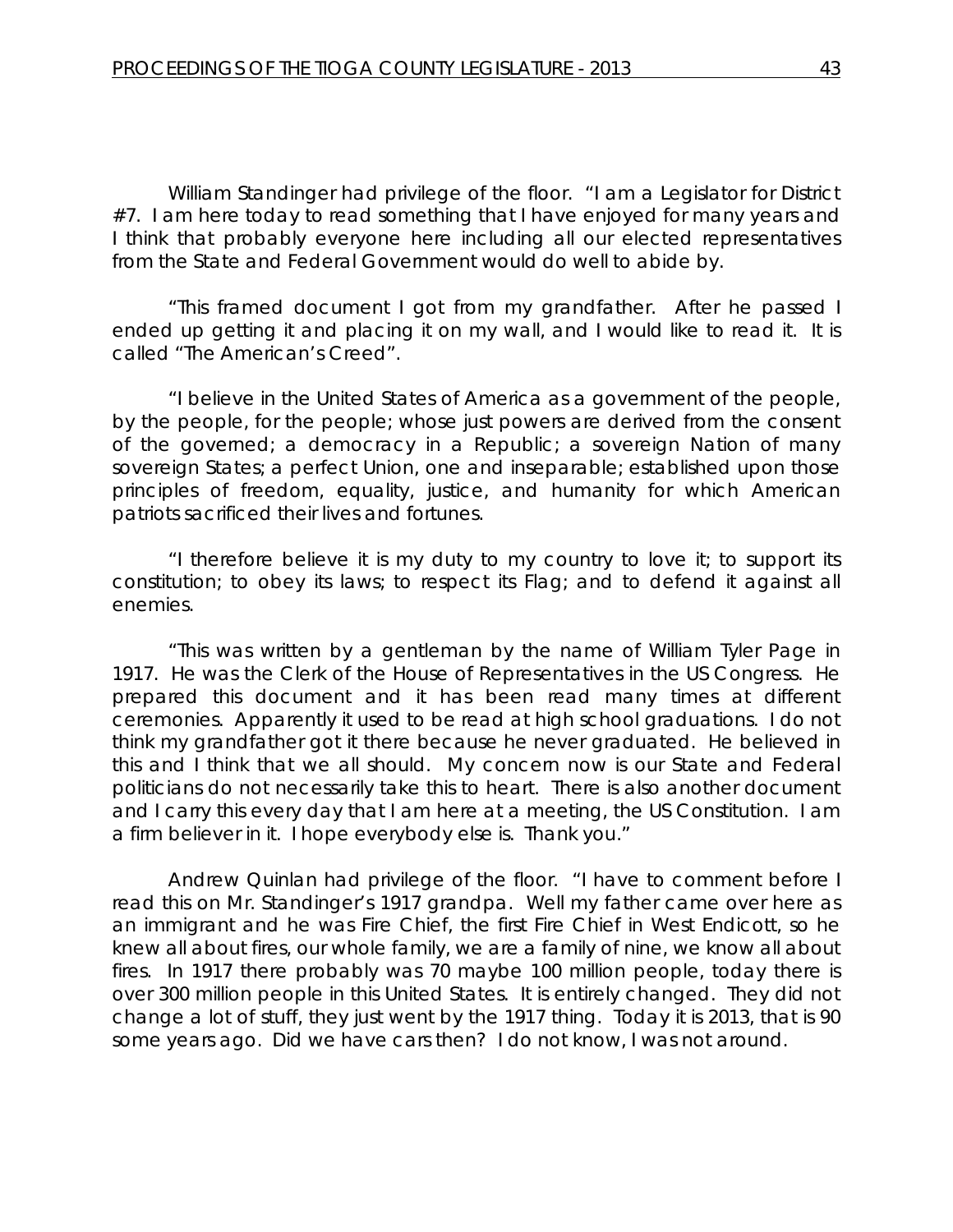"With all due respect I hope I can get five minutes of your time because I believe firmly in this and I will read it and you can take it home, put it under your pillow. I gave you each a copy and if I am out of line I am out of line, but I am a firm believer in the will of the people and the constitutional rights we are granted by our forbearers.

"We are a nation of laws. When elected officials too long in office become preemptive, forgetful, they can be removed from office. It is timely we initiate a course of action, which the laws of New York provide for public relief.

"In preface, ladies and gentlemen, were this to be a long fight or short, in the issue placed before you, wisdom will dictate your immediate cooperation. This is but an opening gun, which signals a two year fight that will tear down those who defy the people. Those who have short terms in office, from Waverly, Candor, Newark Valley, Owego, have the most to gain in their reelection bid were they to support here and now term limitations, an issue which will not go away. The public angers at career legislators, those who have fed at the trough year after year isolated in their power, being ritualistic rather than problem solvers. It is obvious State and Federal support will shrink, our county taxes then to increase, and you do nothing to create efficiencies. Many of us are in hardship. Be done with those legislators too long in office, we cannot afford them. Be done with the items of pork and nonconsequential expenditures loaded into our budget, signs of to many hands having access to our resources. We need a new look at county management. It suggests a new-old blend of views, especially including legislators from above municipalities. They are not fossilized.

"I have come before the Legislature requesting this body initiate by referendum modification in the terms of office. Term limitations introduce new thinking, better solutions to our burden of taxation placed upon us for want of ways to expand our tax base. You just do not wait for lightning to strike. Change has to happen through term limitations.

"Self-serving, in preempt manner Chairman Dale Weston has dismissed this issue. If this body is so fossilized as not to act, then it is up to our one term incumbents who seek reelection to move this popular issue sequestered by this Chairman. Otherwise, these one term incumbents will face challengers who, I assure you, the public will favor. It will not go away, but you can.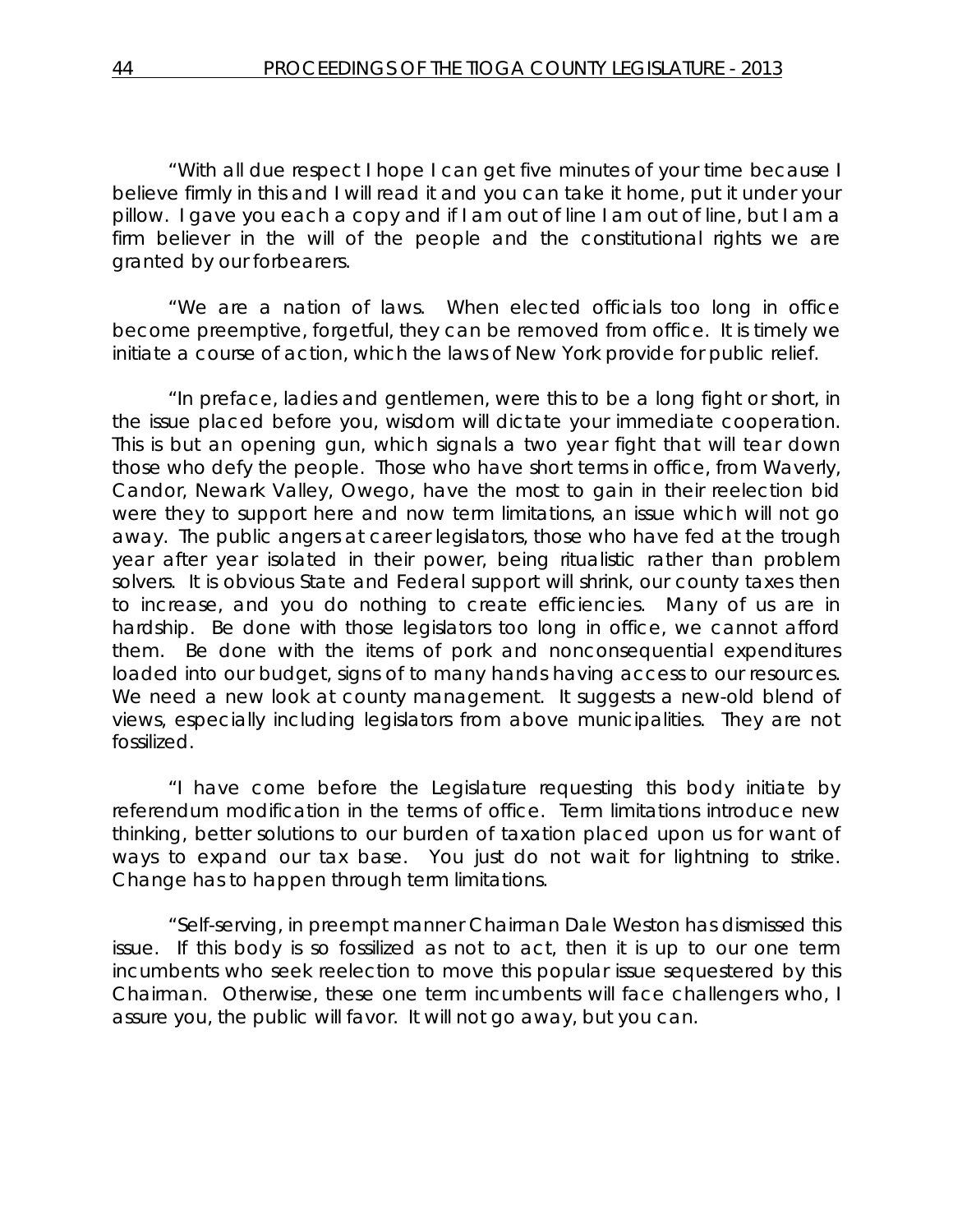"According to a new account the Chairman justifies his do nothing position on term limitations, stating you the Board have consulted with the municipalities asking for their input. Is that true? I cannot think of you hoop jumping.

"Seemingly, the interpretation of the municipalities was that this proposed law, which actually is narrowly focused on the County Legislative Branch, was inclusive of municipalities. Why else did they respond, they of themselves did not have term limits, and in the same frame of reference did not wish for themselves such. Weston pulled a red herring trick. Weston knew nowhere are term limits sought for other than the County Legislators. He wanted cover. This is a scare tactic – worse, since Weston demonstrated he does not want direct public opinion, I propose to educate our leader by circulating a petition inclusive of the language calling for term limits. If we are ignored then by his not placing this term limitation matter on the ballot as a referendum for vote by the general public, he has abridged the rights of the people. This will ignite public wrath. The Legislators by their own folly will end entrenched careers with good men and woman contesting their positions.

"Reelections being spread over staggered years before two of those cycles are completed, dollars to doughnuts, some board members will disagree with their leader's position. They otherwise to be one of those to take hat and coat, bid final goodbye and buggy ride home.

"Prior to deciding on this present sequence of action I have consulted with our State Board of Elections. I wanted to check other ways to go and did review the people power empowerment act introduced by Governor Andrew Cuomo when he was Attorney General. The latter legislation also goes in the same direction, differently but likewise seeks to improve management of our affairs. However in Tioga the shoe that best fits the foot is term limitations, illustrated by the fact counties large and small, one being Steuben County, have embraced term limitations. I quote various officials and their published remarks, my purpose the same in my quest for county leadership that is dynamic with job creating ability and not one with housekeeping vision.

"Under a two year old headline "Voices Against Term Limits are falling silent", I quote from the article commenting on the spate of new efforts to enact term limits: Westchester and Putnam County Legislators approved term limits and others are lining up to do the same. In this age of cynicism about politicians, who is going to make the argument for career politicians as opposed to voter choice? Those anti-term limit voices have been muted.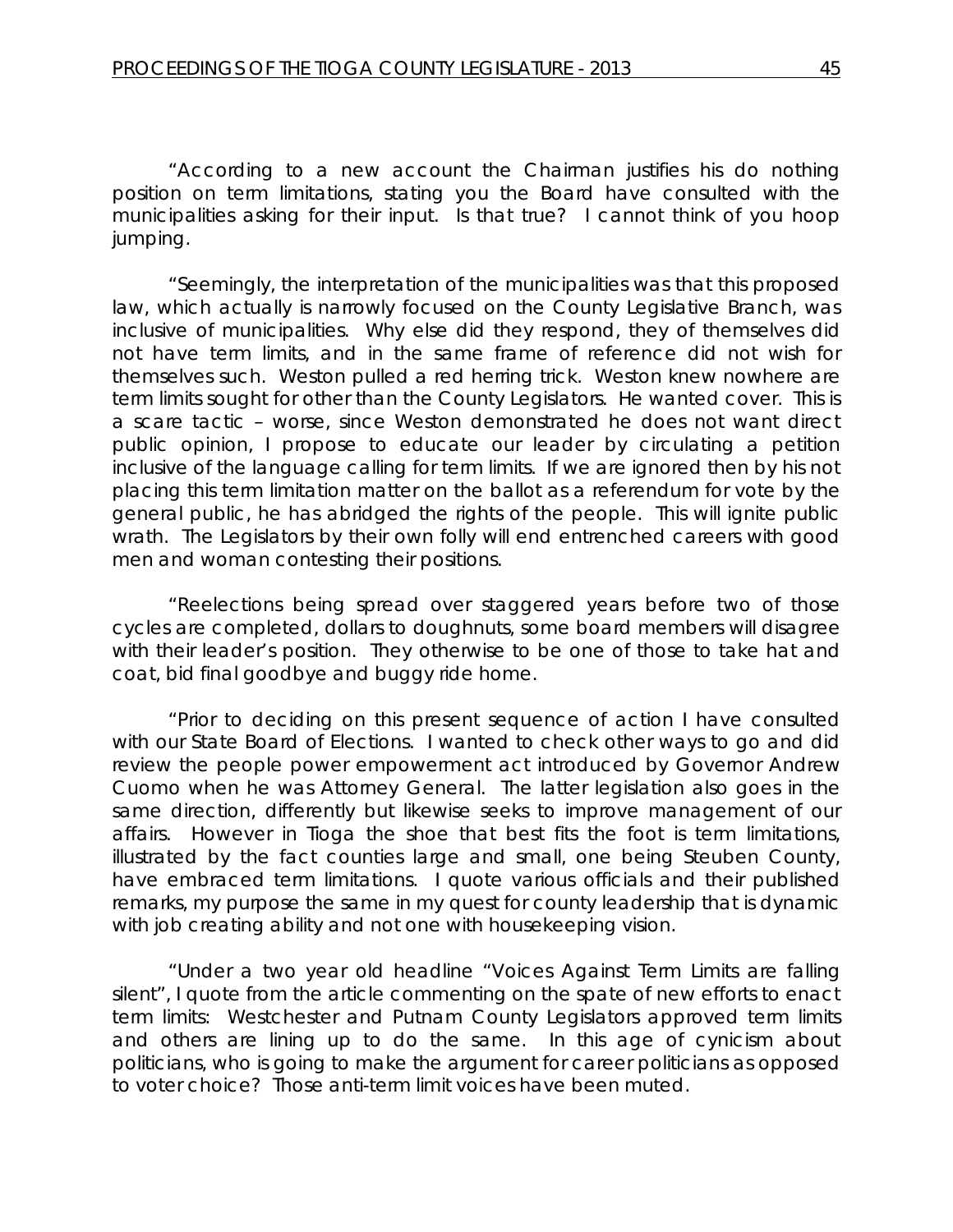"From Rockland County: Term limits provide for that check against entrenched interests gaining an overwhelming edge in the people's government, affords additional chances for fresh perspectives, and more to the point, promotes a level playing field for newcomers to serve the public.

"Said another commentator: "I've had so many constituents calling me about term limits that this ignored petition truly is the people's will.

"This is what I say: This government is hanging itself by its own manufacture – a fancy distortion of truth begun when Chairman Weston dragged in unaffected municipalities, giving the impression to cover his inaction, they would be involved. Behaviorally I rate this County with a C minus and a D in its public meetings. Attending the usual County meeting is so dull as to make counting one's toes exciting.

"Organize your friends to call their Legislators as to term limits, it is here to stay. Thank you very much ladies and gentlemen."

Marte Borko had privilege of the floor. "Good afternoon. It seems like not too long ago I was sitting where you are and what I learned in my four years of sitting where you are is that the greatest asset that this County has really are its employees, whether it be the Legislative Clerk, the Economic & Development Department, Social Services, Public Works, Buildings & Grounds that built the structures that you are sitting around, is that the people that work for this County are great people and do a great job to represent us.

"I also had the pleasure of working for 35 years in the County of Orange as an educator and during that time administrators, presidents, vice presidents came and went. Now it is my understanding that Andy's proposal is for two terms. I personally do not think that two terms is sufficient given the fact that Tioga County has a four year, three year, three year, three year, four year, three year, three, three, four. I think that it should be 10 years, that every 10 years that that would be your maximum amount of time in service, and then if a period of election goes by and you want to re-run again, then you serve again, but I tend to agree with Andy when one can become entrenched. Thank you."

Chris Bonner had privilege of the floor. He spoke regarding term limits and about the Constitution of the United States.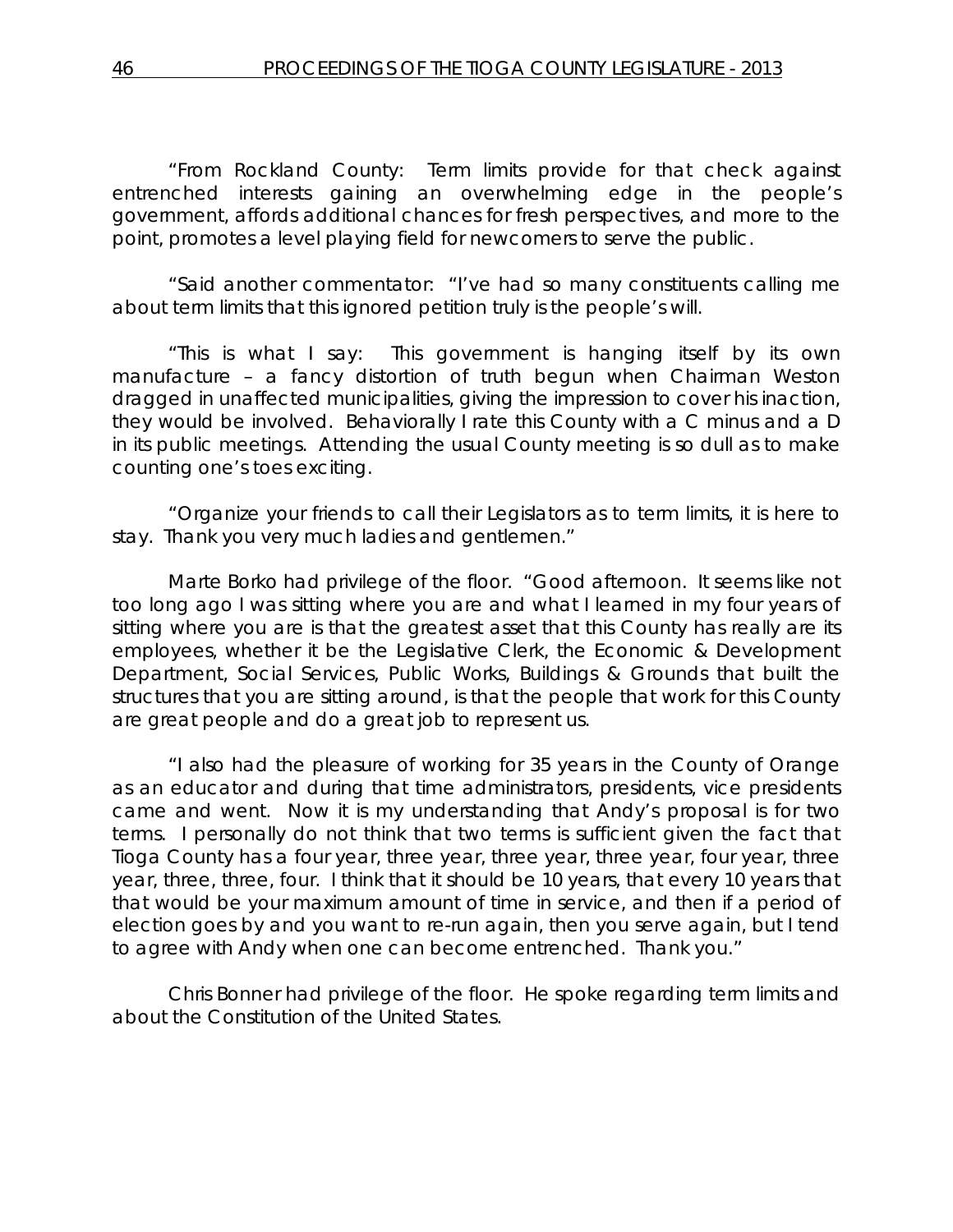Code Description **Equipment** Expense A1010 Legislative Board 115.79 A1172 Public Defender 12,244.64 A1325 Treasurer 643.47 A1355 Assessments 599.73 A1410 County Clerk 9,531.14 A1420 Law 2,132.97 A1430 Personnel 119.44 A1450 Elections 36,505.76 A1460 Records Management 118.00 A1490 Public Works Administration 722.32 A1620 Buildings 628.36 56,713.83 A1621 Buildings 19,566.27 A1680 Information Technology 57,037.41 A1920 Municipal Association Dues 6,422.00 A2490 Community College Tuition 7,161.00 A2960 Education Handicapped Children 134,709.80 A3020 Public Safety Comm E911 System 16,598.66 A3110 Sheriff 26,731.24 A3140 Probation 221.07 A3150 Jail 111,255.85 A3315 Special Traffic Programs 68315 982.84 A3357 State Homeland Security Grant 2011 931.92 A3410 Fire 1,423.88 1,808.95 A3640 Emergency Mgmt Office 600.59 A4010 Public Health Nursing 2008 144,567.72 A4011 Public Health Administration 35,898.51 A4012 Public Health Education **Public Health Education** 962.92 A4042 Rabies Control 1,501.81 A4044 Early Intervention 2008 120 PM 2014 12:00 A4053 Preventive/Primary Health Services 131.00 A4054 Preventive Dental Services 510.21 A4064 Managed Care-Dental Services 1,271.25 A4070 Disease Control 2006 1,262.20 A4090 Environmental Health 923.60 A4210 Alcohol and Drug Services 2,354.48 A4211 Council on Alcoholism 10,990.34 A4309 Mental Hygiene Co Admin 22,791.82 A4310 Mental Health Clinic **72,548.70** 

A4315 Mental Retardation 64315 Mental Retardation

The list of audited bills was submitted and is summarized as follows: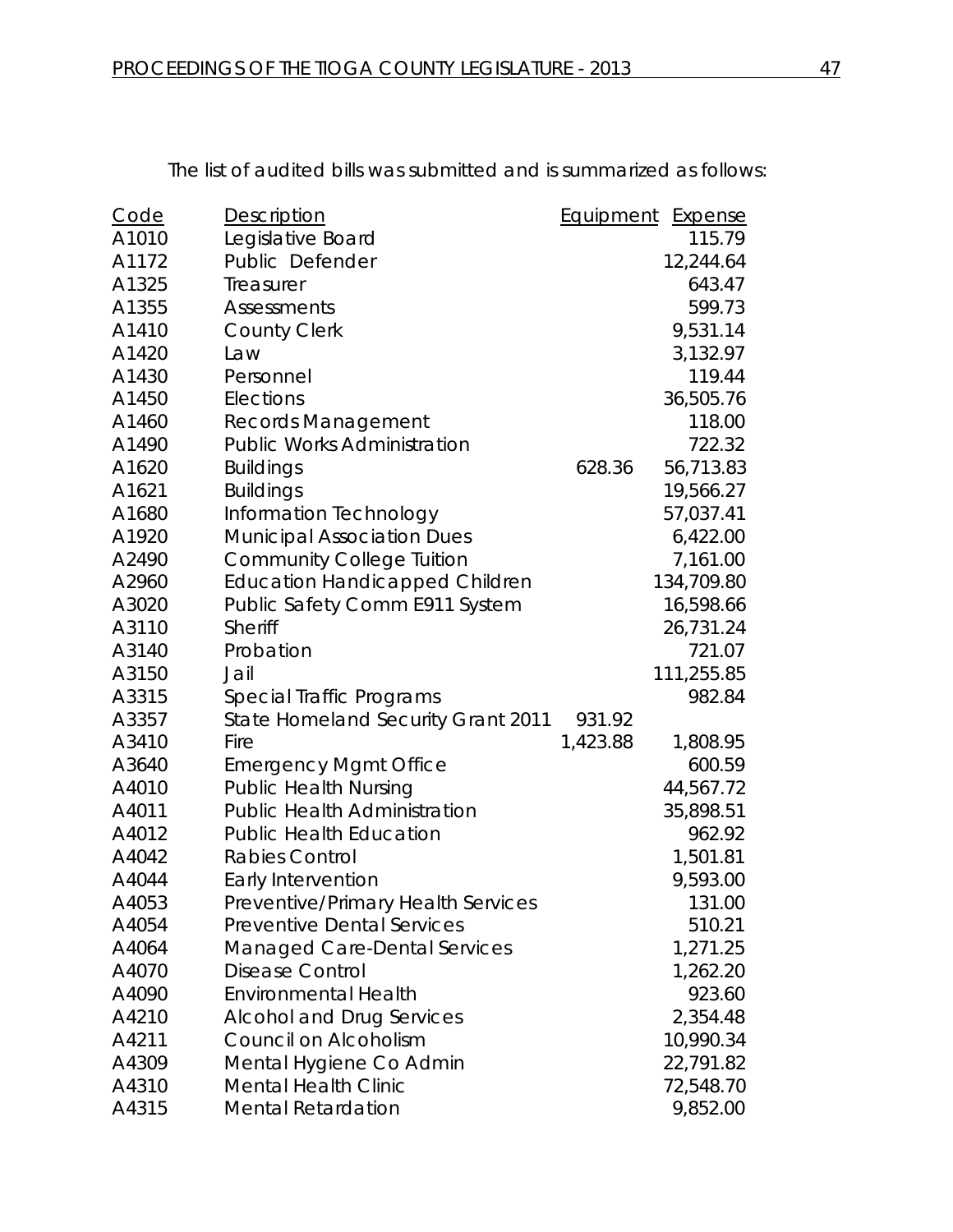| A4320                      | <b>Crisis Intervention Services</b>      | 7,885.33       |
|----------------------------|------------------------------------------|----------------|
|                            |                                          |                |
| A4321                      | Intensive Case Management                | 2,616.70       |
| A6010                      | Social Services Administration           | 55,753.83      |
| A6141                      | <b>Energy Crisis Assistance Programs</b> | 9,618.40       |
| A6422                      | <b>Economic Development</b>              | 696.68         |
| A6610                      | Sealer Weights and Measures              | 192.41         |
| A7510                      | Historian                                | 40.00          |
| A7989                      | Tourism                                  | 150,000.00     |
| A8020                      | Planning                                 | 702.13         |
| A9060                      | <b>Health Insurance</b>                  | 2,191.44       |
| <b>SOLID WASTE FUND</b>    |                                          | 88,255.23      |
| <b>SPECIAL GRANT FUND</b>  |                                          | 1,799.41       |
| <b>COUNTY ROAD FUND</b>    |                                          | 129,658.42     |
| <b>CAPITAL FUND</b>        |                                          | 141,199.95     |
|                            | <b>CONSOLIDATED HEALTH FUND</b>          | 330,609.42     |
| <b>SELF-INSURANCE FUND</b> |                                          | 142,163.38     |
| <b>GRAND TOTAL</b>         |                                          | \$1,785,569.22 |
|                            |                                          |                |

Legislator Sullivan made a motion to approve the minutes of January 2, 15, and 24, 2013, seconded by Legislator Standinger, and carried.

Committee meeting reports are on file in the Legislative Clerk's Office and may be procured there by any interested person.

Legislator Case moved for the adoption of the following resolution, seconded by Legislator Monell.

REFERRED TO: ED&P COMMITTEE RESOLUTION NO. 35-13 *AUTHORIZATION TO SUBMIT APPLICATION AND ADMINISTER A NEW YORK STATE HOUSING TRUST FUND CORPORATION – 2013 NEW YORK MAIN STREET PROGRAM GRANT FOR VILLAGE OF WAVERLY DOWNTOWN REVITALIZATION PROGRAM*

WHEREAS: The NYS Housing Trust Fund Corporation through their 2013 New York Main Street Program (NYMS) has made available a funding opportunity for rehabilitation of building stock to foster small business development, expand housing, stimulate reinvestment, enable adaptive reuse, address Americans with Disabilities Act (ADA), address code enforcement issues, energy efficiency and to preserve and revitalize mixed-use (commercial, civic and residential) business districts through building rehabilitation, façade improvement and streetscape improvement grants; and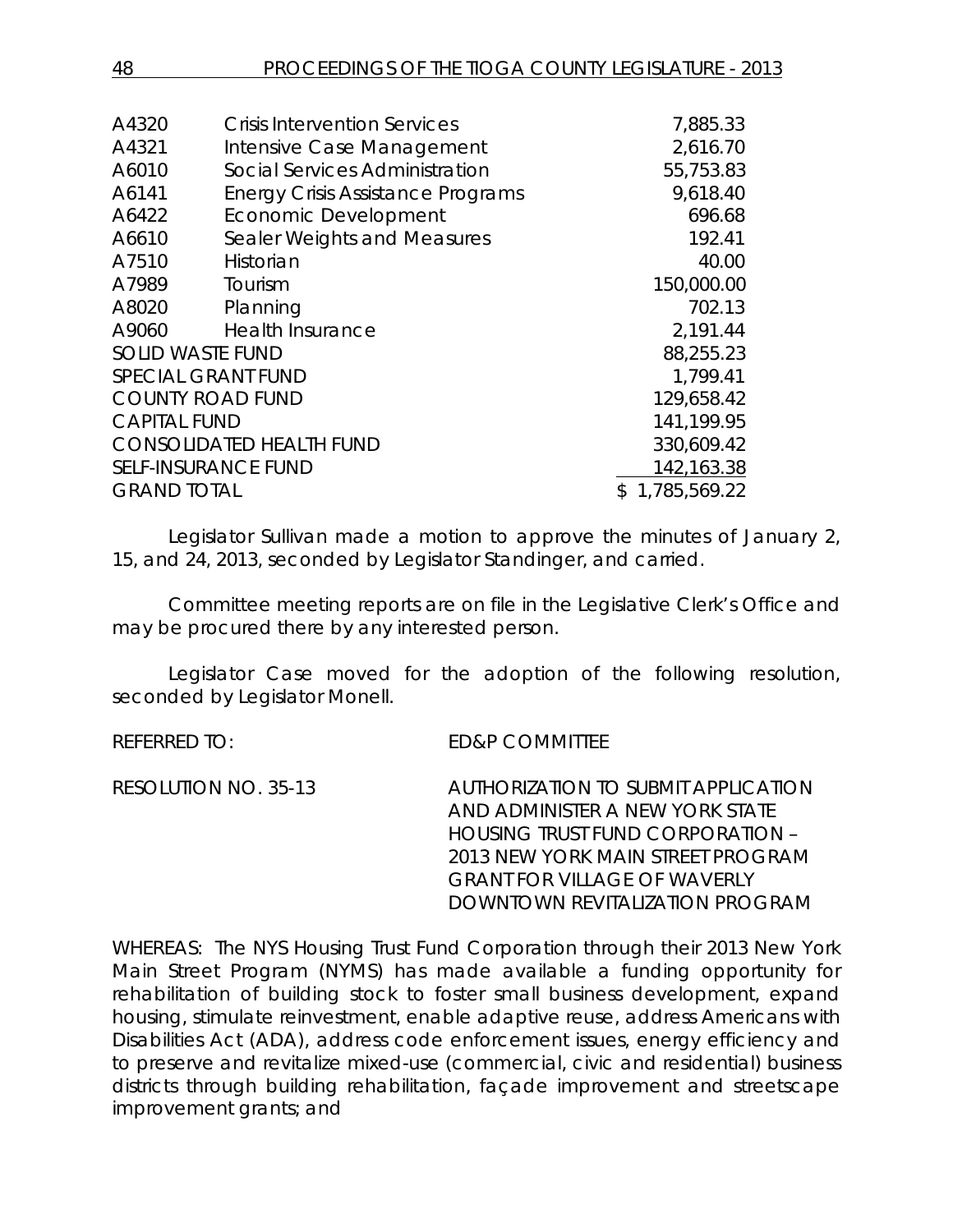WHEREAS: the NYMS Program criteria allows units of government to be eligible applicants and to act as a Local Program Administrator (LPA); and

WHEREAS: The Tioga County Tourism Study (2004) recommends that our revitalization efforts follow the National Trust's Main Street Center 4-point Approach, one of which is – Design: Enhancing the historic commercial district's physical appearance through building rehabilitation, compatible new construction, public improvements and design management systems; and

WHEREAS: The Village of Waverly has continually envisioned this revitalization of their "main street" downtown area to be kept historically sensitive, as is stated in both their 1981 Comprehensive Development Plan and the more recent 2005 Downtown Action Plan. Subsequently, Village of Waverly officials partnered with residents, the New York Community Action Team, the Community and Rural (Regional) Development Institute at Cornell University and New York Main Street Alliance to bring that Downtown Action Plan to life. This NYMS grant will be the next effort to address these plans regarding downtown revitalization goals; and

WHEREAS: Tioga County approved resolutions for the 2010 AND 2011 NYMS Program and for the Village of Owego and Village of Nichols in which programs were approved and are in process; and

WHEREAS: The Village of Waverly approved a resolution in support of this application to the 2013 NYMS Program by Tioga County and is desirous of the County conducting this activity for them; and

WHEREAS: Several property owners in the Village of Waverly downtown business district target area have expressed an interest in utilizing this funding to make building improvements; and

WHEREAS: This grant source requires applicants to administer and ensure successful completion of all assisted projects by evaluating and assuring compliance with all local, state and federal laws and regulations, and allows up to a 7.5% administrative fee as administrative revenue for providing such services; and

WHEREAS: The NYMS Program grant application will be submitted for a total of up to \$250,000 for building rehabilitation and façade improvements with 25% cash match provided by property owners, plus Tioga County Department of Economic Development & Planning will receive revenue for staff time to provide administrative services, therefore be it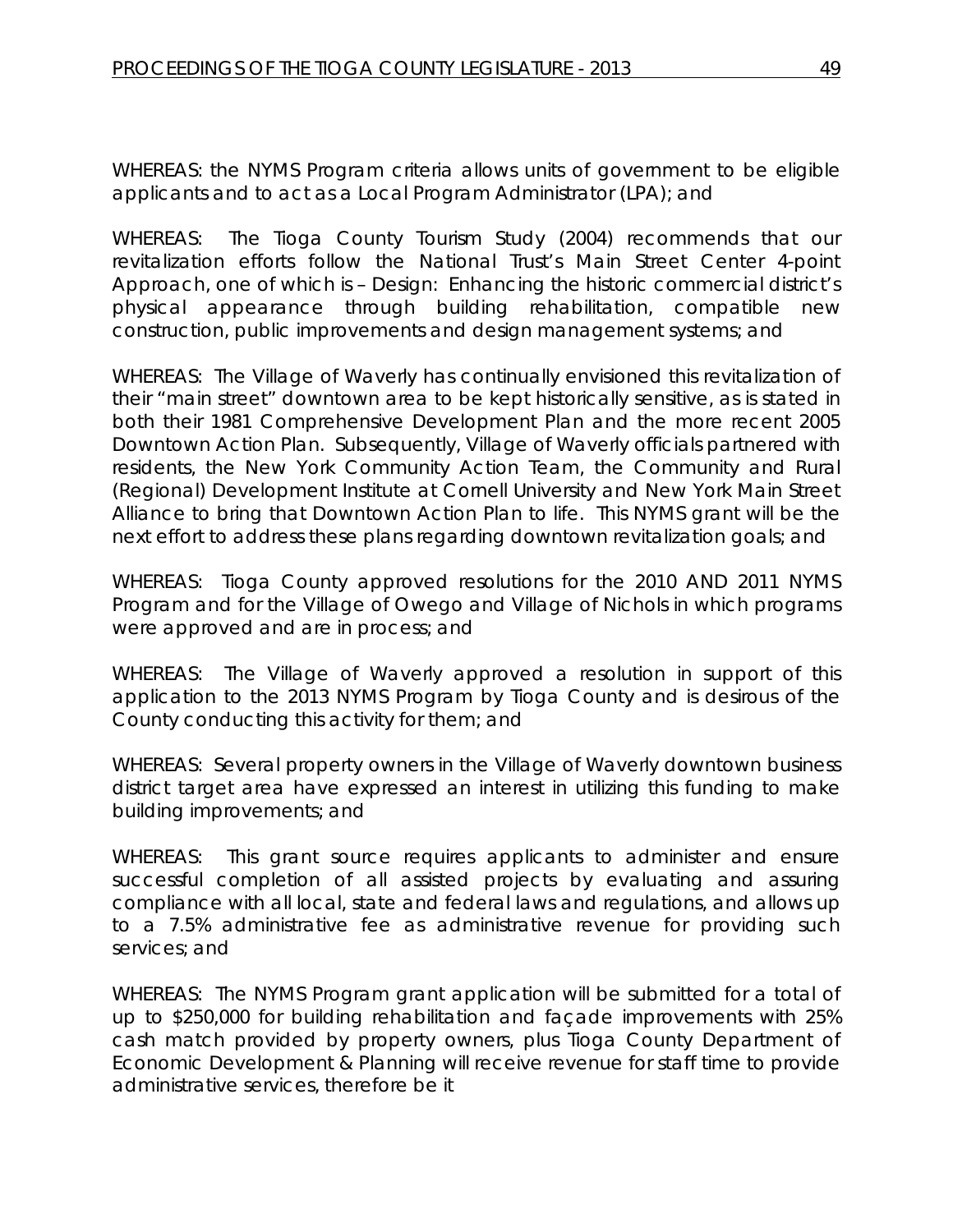RESOLVED: That the Tioga County Legislature hereby authorizes submission and administration of said grant to New York State Housing Trust Fund, NYMS Program in the amount of up to \$250,000 with cash match provided by property owners with up to 7.5% in administrative revenue to be received for providing such services.

ROLL CALL VOTE Yes – Legislators Sullivan, Case, Hollenbeck, Huttleston, Monell, Weston, Roberts, Sauerbrey, and Standinger.

No – None.

Absent – None.

RESOLUTION ADOPTED.

Legislator Roberts moved for the adoption of the following resolution, seconded by Legislator Huttleston.

REFERRED TO: PUBLIC WORKS COMMITTEE

RESOLUTION NO. 36-13 *FILING OF AN APPLICATION FOR STATE ASSISTANCE FROM THE HOUSEHOLD HAZARDOUS WASTE (HHW) STATE ASSISTANCE PROGRAM AND SIGNING OF THE ASSOCIATED STATE CONTRACT, UNDER THE APPROPRIATE LAWS OF NEW YORK STATE.*

WHEREAS: The State of New York provides financial aid for household hazardous waste programs; and

WHEREAS: Tioga County, herein called the MUNICIPALITY, has examined and duly considered the applicable laws of the State of New York and the Municipality deems it to be in the public interest and benefit to file an application under these laws; and

WHEREAS: It is necessary that a Contract by and between THE PEOPLE OF THE STATE OF NEW YORK, herein called the STATE, and the MUNICIPALITY be executed for such STATE Aid; now therefore be it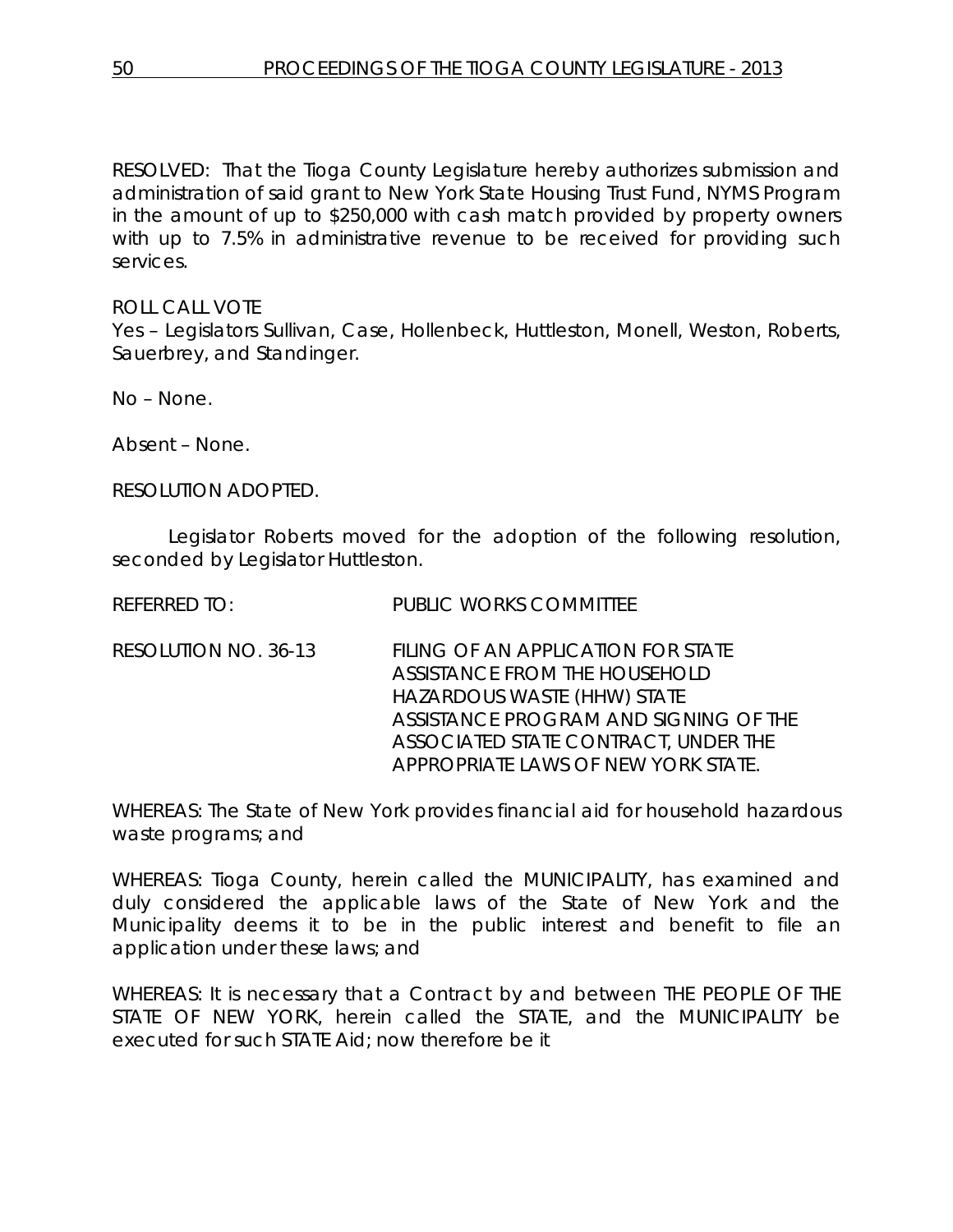## RESOLVED BY THE TIOGA COUNTY LEGISLATURE:

- 1. That the filing of an application in the form required by the State of New York in conformity with the applicable laws of the State of New York including all understanding and assurances contained in said application is hereby authorized.
- 2. That Tioga County's Legislative Chair, or his/her designee is directed and authorized as the official representative of the MUNICIPALITY to act in connection with the application and to provide such additional information as may be required and to sign the resulting contract if said application is approved by the State.
- 3. That the Municipality agrees that it will fund the entire cost of said household hazardous waste program and will be reimbursed by the State for the State share of such costs.
- 4. That four (4) Certified Copies of this Resolution be prepared and sent to the NYSDEC together with a complete application.
- 5. That this resolution shall take effect immediately.

### ROLL CALL VOTE

Yes – Legislators Sullivan, Case, Hollenbeck, Huttleston, Monell, Weston, Roberts, Sauerbrey, and Standinger.

No – None.

Absent – None.

### RESOLUTION ADOPTED.

Legislator Huttleston moved for the adoption of the following resolution, seconded by Legislator Case.

REFERRED TO: HEALTH & HUMAN SERVICES COMMITTEE

RESOLUTION NO. 37-13 *AMEND AND REAPPOINT MEMBERS PUBLIC TRANSIT ADVISORY COUNCIL SOCIAL SERVICES*

WHEREAS: The position of County Manager no longer exists; therefore be it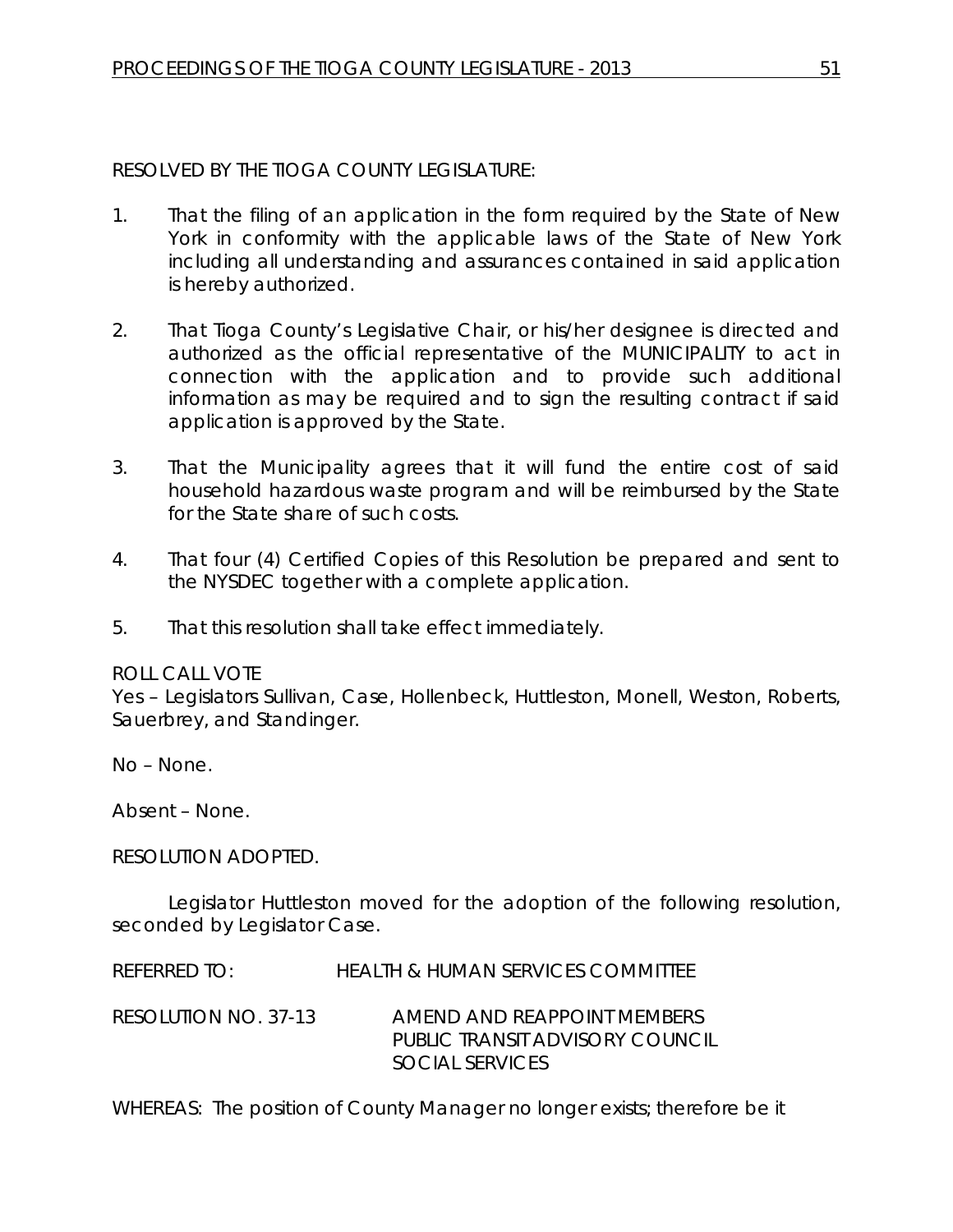RESOLVED: That the title be removed from the list of members on the Public Transit Advisory Council; and be it further

RESOLVED: That the following members be and hereby are reappointed to the Public Transit Advisory Council for a four year term of January 1, 2013 through December 31, 2016:

Director of Aging Services Representative Tioga County Tourism Rider County Transit System Rider County Transit System Representative NYS DOT Representative Broome Metropolitan Transit Representative Non-Profit Human Services Agency Representative Community at large

ROLL CALL VOTE Yes – Legislators Sullivan, Case, Hollenbeck, Huttleston, Monell, Weston, Roberts, Sauerbrey, and Standinger.

No – None.

Absent – None.

RESOLUTION ADOPTED.

Legislator Sauerbrey moved for the adoption of the following resolution, seconded by Legislator Standinger.

REFERRED TO: PUBLIC SAFETY COMMITTEE

RESOLUTION NO. 38-13 *APPOINT - FIRE ADVISORY BOARD*

RESOLVED: That upon recommendation of the Tioga County Fire Chiefs, the following members be and are hereby appointed to the Tioga County Fire Advisory Board for the year 2013: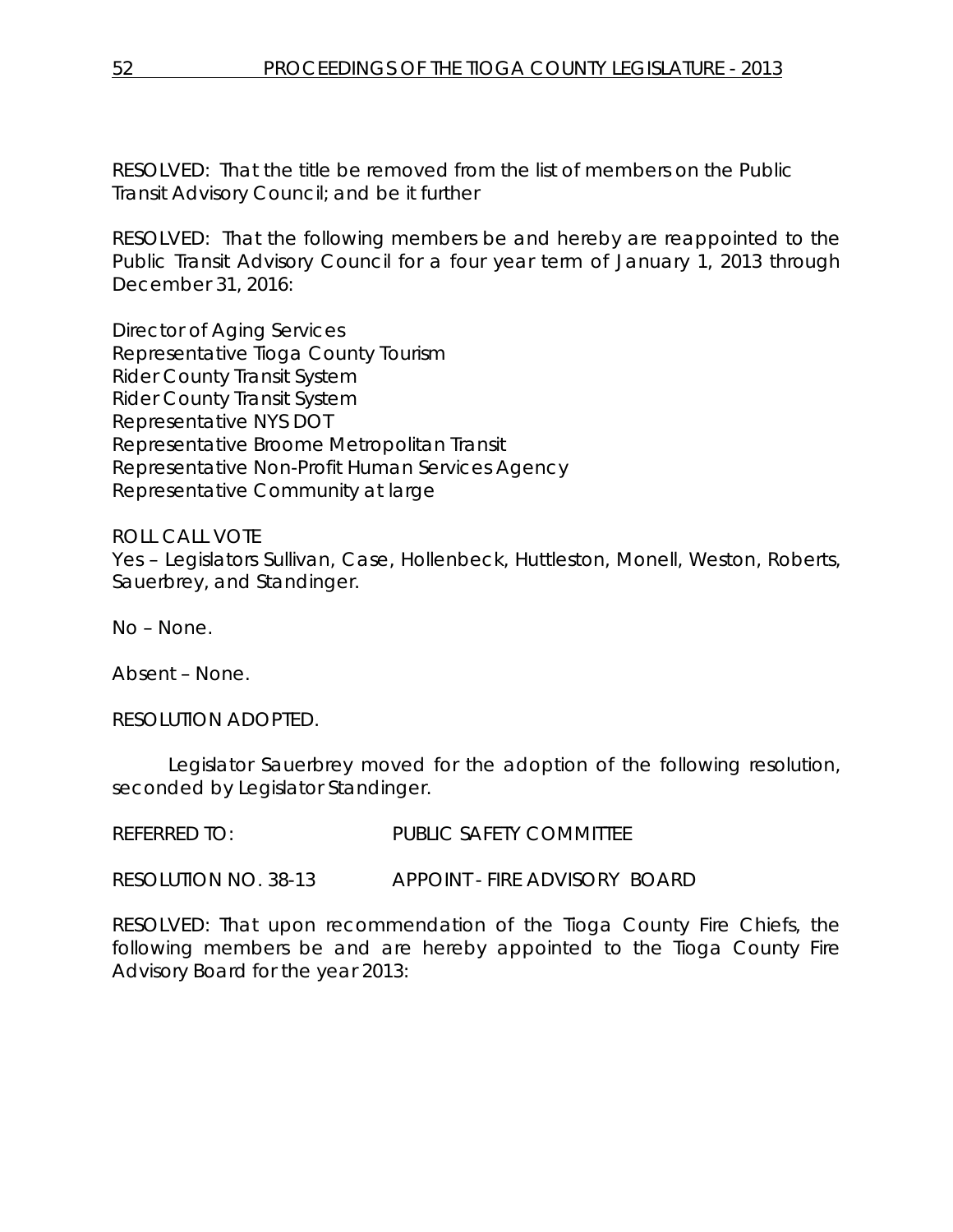| <b>OFFICERS:</b>      | <b>CHAIRMAN</b><br><b>VICE CHAIRMAN</b> | <b>STEVE FEDOROWICZ</b><br><b>DON HOWARD</b> |                         |
|-----------------------|-----------------------------------------|----------------------------------------------|-------------------------|
|                       | SECRETARY                               | <b>CHARLES KLETT</b>                         |                         |
| Membership:           |                                         |                                              |                         |
| DEPARTMENT            |                                         | <b>DELEGATE</b>                              | <b>ALTERNATE</b>        |
| <b>APALACHIN</b>      | MIKE GEORGE                             |                                              | <b>DON AMES</b>         |
| <b>BERKSHIRE</b>      | <b>KEN BEAN</b>                         |                                              | <b>RON SHARP</b>        |
| <b>CAMPVILLE</b>      | <b>MARK DANIEL</b>                      |                                              | <b>PAT MERCER</b>       |
| CANDOR                | JON ROMAN Jr.                           |                                              | <b>TOM KING</b>         |
| <b>HALSEY VALLEY</b>  | <b>RON FRISBIE</b>                      |                                              | <b>DAVE BUMP</b>        |
| <b>LOCKWOOD</b>       | <b>DAVE CURTIS</b>                      |                                              | <b>BOB LONG</b>         |
| NEWARK VALLEY         | <b>GEORGE WAHL</b>                      |                                              | <b>JOHN HANEY</b>       |
| <b>NICHOLS</b>        | RAY THETGA JR.                          |                                              | <b>ROB MINER</b>        |
| <b>OWEGO</b>          | ROBERT WILLIAMS                         |                                              | ED FRANZ                |
| <b>RICHFORD</b>       | <b>JOHN KEENER</b>                      |                                              | <b>ZACH ARMSTRONG</b>   |
| <b>SOUTHSIDE</b>      | <b>CHARLES KLETT</b>                    |                                              | <b>FRANK OKRASINSKI</b> |
| <b>SPENCER</b>        | <b>SCOTT GILLETTE</b>                   |                                              | <b>DEREK GRIER</b>      |
| <b>TIOGA CENTER</b>   | MILTON KEMP                             |                                              | <b>ART MAYER</b>        |
| <b>WAVERLY</b>        | DON HOWARD                              |                                              | <b>JEFF WHEELER</b>     |
| <b>WELTONVILLE</b>    | RON HOLBROOK                            |                                              | <b>DOREEN HOLBROOK</b>  |
| <b>BUREAU of FIRE</b> | <b>JOHN V. SCOTT</b>                    |                                              |                         |
|                       | <b>LARRY SINGLETON</b>                  |                                              |                         |
|                       |                                         | <b>CONNIE FEDOROWICZ</b>                     |                         |
|                       | <b>KEVIN FORD</b>                       |                                              |                         |
|                       | <b>STEVE FEDOROWICZ</b>                 |                                              |                         |

EMO RICHARD LeCOUNT

ROLL CALL VOTE

Yes – Legislators Sullivan, Case, Hollenbeck, Huttleston, Monell, Weston, Roberts, Sauerbrey, and Standinger.

No – None.

Absent – None.

RESOLUTION ADOPTED.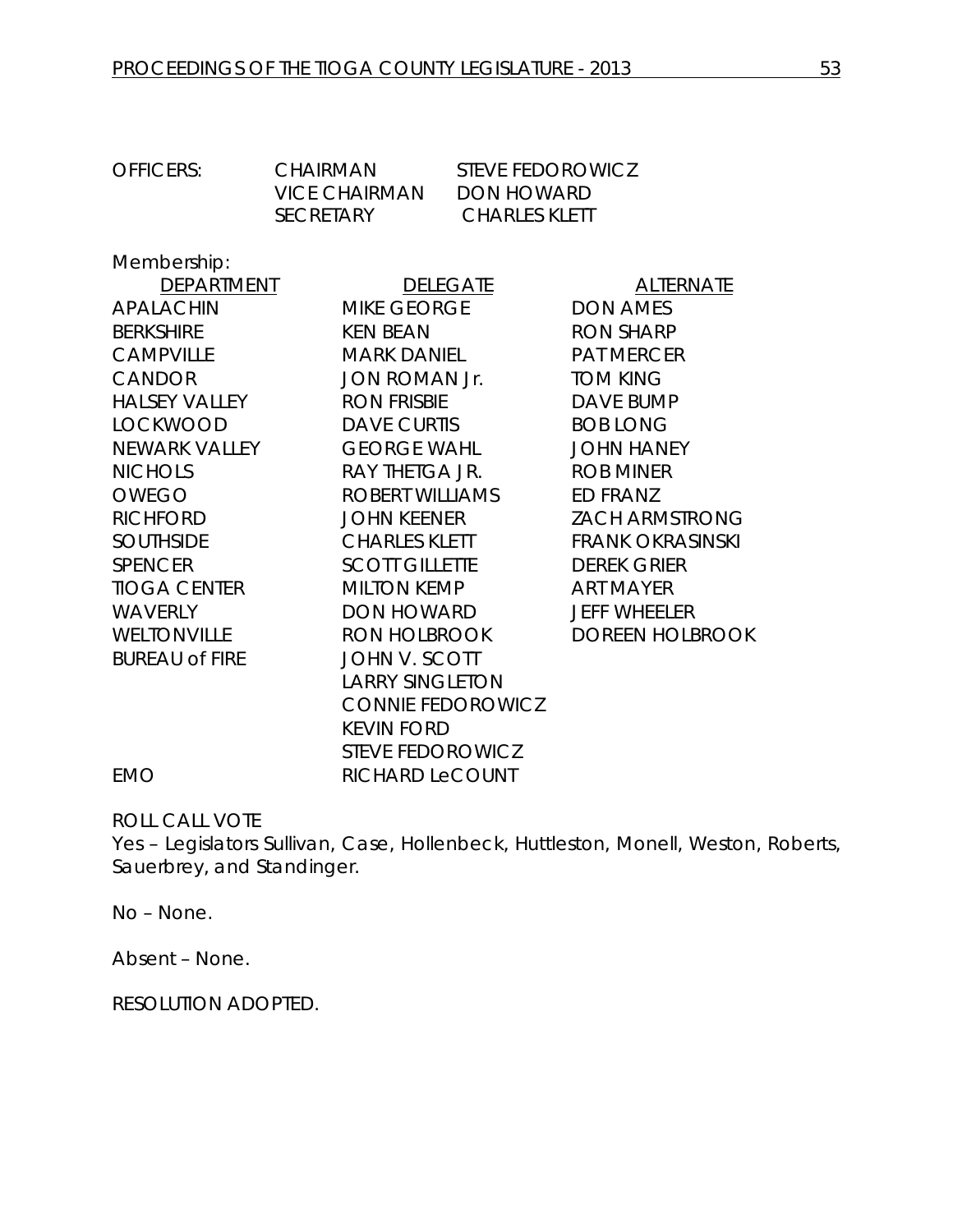Legislator Case moved for the adoption of the following resolution, seconded by Legislator Sullivan.

| referred to:                        | ED&P COMMITTEE<br>AG COMMITTEE     |
|-------------------------------------|------------------------------------|
| $DFA$ $D111T1$ $D1111$ $D12$ $D231$ | $CFT$ DUDLLO UF A DIALO FOR 2010 A |

RESOLUTION NO. 39-13 *SET PUBLIC HEARING FOR 2013 ANNUAL AGRICULTURAL DISTRICT INCLUSIONS*

WHEREAS: The Tioga County Legislature, as per resolution 296-03 designated January 2<sup>nd</sup> through January 31<sup>st</sup> as the official annual enrollment period for inclusion of viable agricultural properties in agricultural districts as required by §303-B of the NYS Agricultural and Markets Law 25-AA; and

WHEREAS: Tioga County Planning has received requests for inclusion of land in agricultural districts and said law requires that the Tioga County Legislature hold a public hearing before making a decision on inclusion of lands; therefore be it

RESOLVED: That the Tioga County Legislature will hold a public hearing on requests of inclusion of viable agricultural land in agricultural districts received within the designated time period in 2013 on February 21st, 2013 at 10:00 AM in the Edward D. Hubbard Auditorium of the Tioga County Office Building, 56 Main Street, Owego, NY.

ROLL CALL VOTE Yes – Legislators Sullivan, Case, Hollenbeck, Huttleston, Monell, Weston, Roberts, Sauerbrey, and Standinger.

No – None.

Absent – None.

RESOLUTION ADOPTED.

Legislator Huttleston moved for the adoption of the following resolution, seconded by Legislator Case.

| REFERRED TO:         | <b>HEALTH &amp; HUMAN SERVICES COMMITTEE</b><br><b>FINANCE COMMITTEE</b> |
|----------------------|--------------------------------------------------------------------------|
| RESOLUTION NO. 40-13 | APPROPRIATION OF FUNDS<br>PUBLIC HEALTH                                  |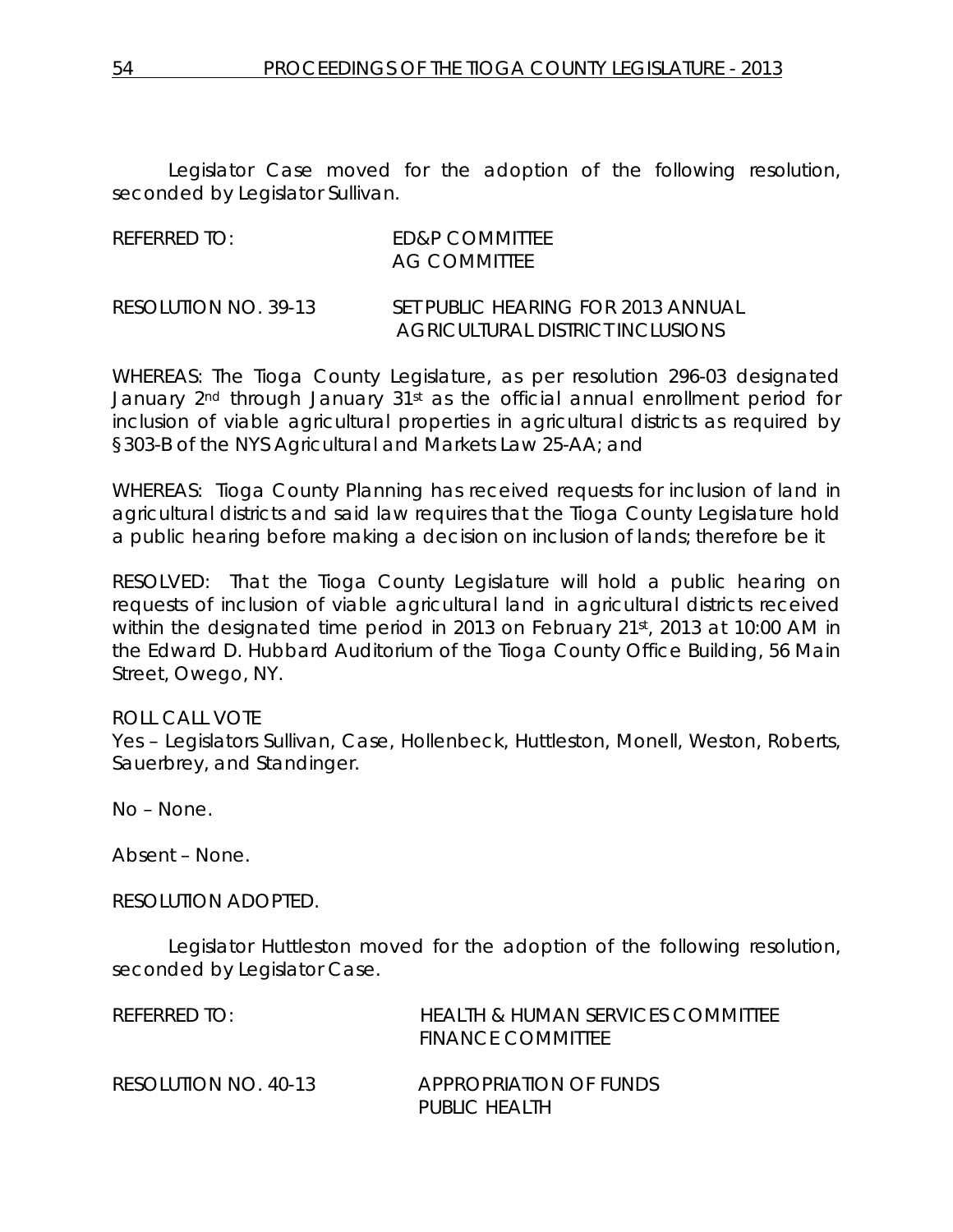WHEREAS: New York State Child Passenger Safety Program funding has been awarded to the Tioga County Public Health Department; and

WHEREAS: The funding is specifically designated for the purchase of program deliverables; and

WHEREAS: Appropriation of Funds requires Legislative approval; therefore be it

RESOLVED: That funding be appropriated as follows:

|     | From: A3401.12 State Aid - Health Education | \$13,300 |
|-----|---------------------------------------------|----------|
| lo: | A4012.20-130 Health Education: Equipment    | \$3,250  |
|     | A4012.40-60-640 Health Education: Supplies  | \$10,050 |

ROLL CALL VOTE

Yes – Legislators Sullivan, Case, Hollenbeck, Huttleston, Monell, Weston, Roberts, Sauerbrey, and Standinger.

No – None.

Absent – None.

RESOLUTION ADOPTED.

Legislator Sauerbrey moved for the adoption of the following resolution, seconded by Legislator Standinger.

| REFERRED TO:         | PUBLIC SAFETY COMMITTEE<br><b>FINANCE COMMITTEE</b> |
|----------------------|-----------------------------------------------------|
| RESOLUTION NO. 41-13 | FUND SHERIFF'S GRANT – NYS WM 2011 GRANT            |

WHEREAS: The Sheriff's Office has been awarded a NYS Homeland Security Grant identified as (LE11-1008-E00) in the amount of \$34,138; and

WHEREAS: This funding now needs to be appropriated; therefore be it

RESOLVED: That the NYS Homeland Security Grant (LE11-1008-E00) be appropriated as follows: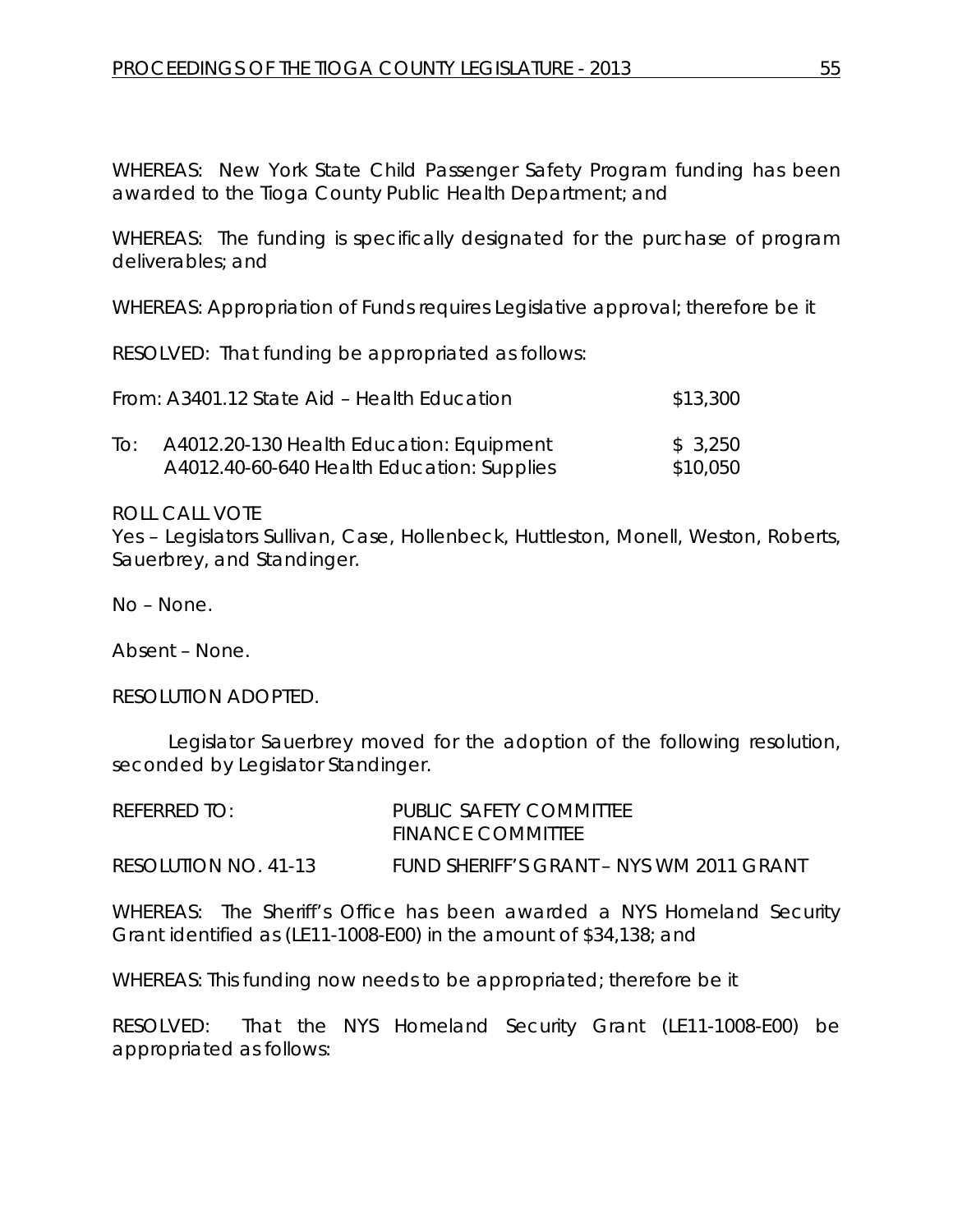From: State Aid-Sheriff LE11-1008-E00 A3397.11 \$34,138

To: Sheriff LE11-1038-E00 Grant-Equipment A3121.20.130 \$34,138

ROLL CALL VOTE

Yes – Legislators Sullivan, Case, Hollenbeck, Huttleston, Monell, Weston, Roberts, Sauerbrey, and Standinger.

No – None.

Absent – None.

RESOLUTION ADOPTED.

Legislator Standinger moved for the adoption of the following resolution, seconded by Legislator Monell.

| REFERRED TO:         | <b>COUNTY CLERK COMMITEE</b><br><b>FINANCE COMMITTEE</b>                                                                                                       |
|----------------------|----------------------------------------------------------------------------------------------------------------------------------------------------------------|
| RESOLUTION NO. 42-13 | AUTHORIZE INCREASE IN ADMINISTERING<br>MORIGAGE TAX BY<br>THE TIOGA COUNTY CLERK AS APPROVED BY NEW<br>YORK STATE DEPARTMENT OF TAXATION AND<br><b>FINANCE</b> |

WHEREAS: Section 262 (Article 11) of the New York State Tax Law mandates that recording officers are entitled to receive for the county all necessary expenses for the purpose of administration of the mortgage tax in their office and approved allowance by the New York State Department of Taxation and Finance; and

WHEREAS: The Tioga County Clerk has requested proper compensation that are reasonable and necessary allowances to cover county expenditures for collection, disbursements of the mortgage tax; and

WHEREAS: The Tioga County Clerk's Office has submitted to the New York State Department of Taxation and Finance a mortgage expense request of \$96,882.00 per year; and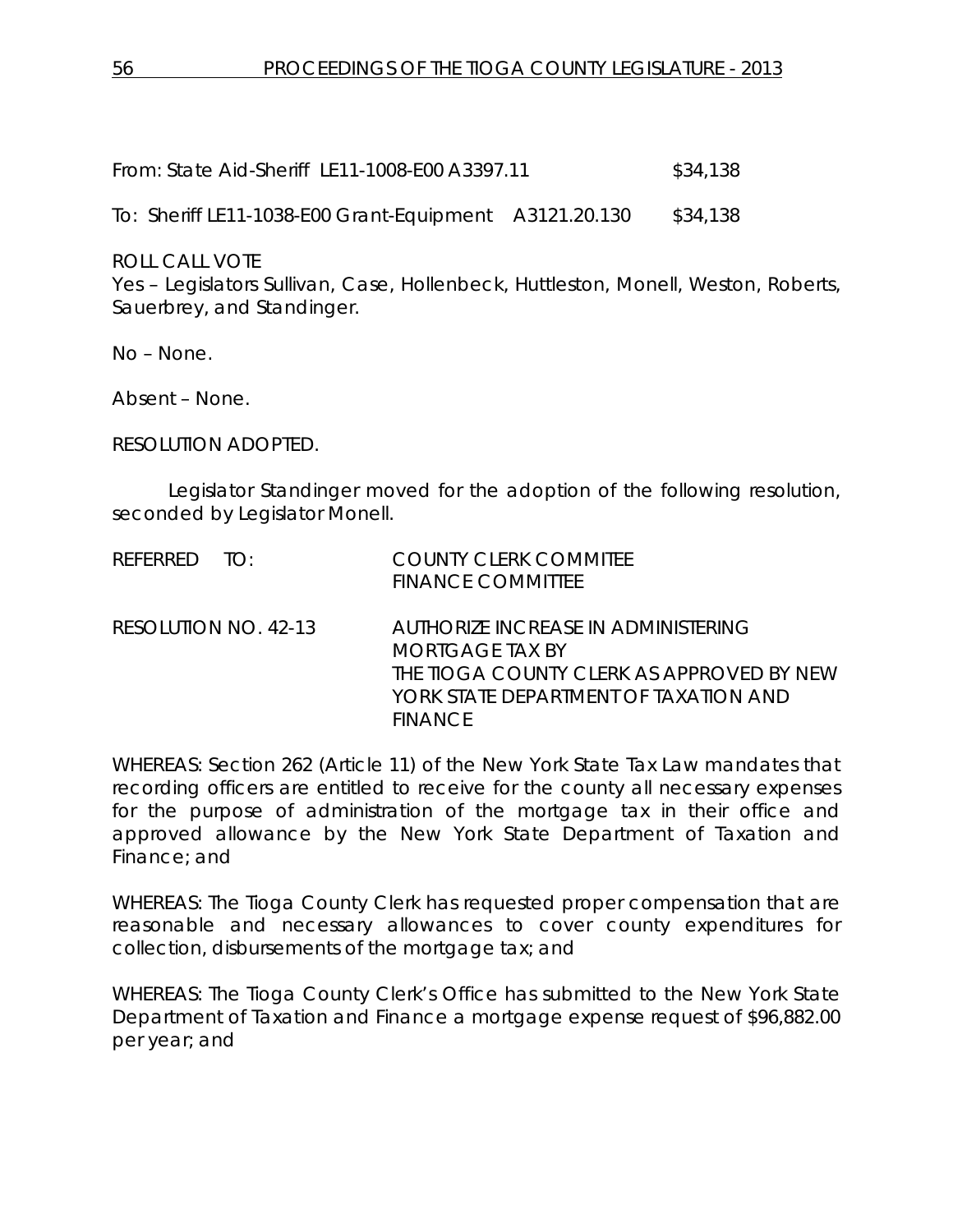WHEREAS: The Tioga County Clerk has been authorized by New York State Department of Taxation and Finance to increase the mortgage expense to be \$96,882.00 for the period of April 2013 – April 2014; be it therefore

RESOLVED: That the County Clerk be authorized to collect or withhold from its disbursements \$8,073.50 for the months of April 2013 through month of April 2014, for a total annum amount of \$96,882.00.

ROLL CALL VOTE

Yes – Legislators Sullivan, Case, Hollenbeck, Huttleston, Monell, Weston, Roberts, Sauerbrey, and Standinger.

No – None.

Absent – None.

RESOLUTION ADOPTED.

Legislator Huttleston moved for the adoption of the following resolution, seconded by Legislator Case.

REFERRED TO: HEALTH & HUMAN SERVICES COMMITTEE

RESOLUTION NO. 43-13 *AGREEMENT BETWEEN NEW YORK STATE DEPARTMENT OF HEALTH AND TIOGA COUNTY PUBLIC HEALTH*

WHEREAS: On April 1, 2013, the New York State Department of Health will be contracting out to a fiscal agency for the billing of Early Intervention; and

WHEREAS: Tioga County Health Department is required and will need to reimburse the New York State Department of Health for its portion of the cost; and

WHEREAS: New York State Department of Health will submit vouchers to Tioga County at the end of each calendar quarter; and

WHEREAS: Tioga County will need to reimburse the State of New York for its share of the services that were provided to infants and children enrolled in the Early Intervention program thirty (30) days after receiving these vouchers; and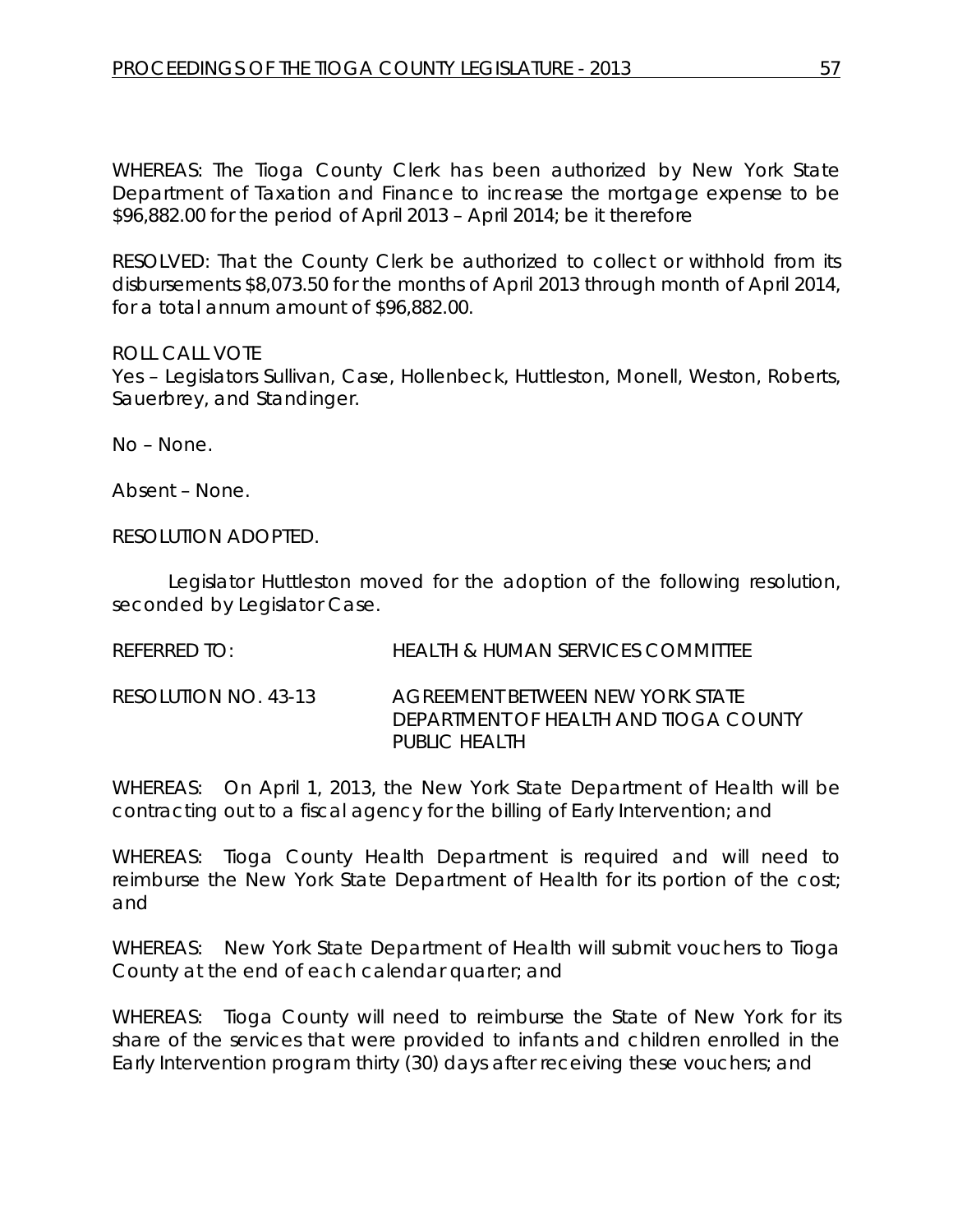WHEREAS: An Agreement will be required for the County to be reimbursed per Article 25 Title 11A of the Public Health Law; therefore be it

RESOLVED: That the Agreement be reviewed by the County Attorney; and be it further

RESOLVED: That the Chair sign this Agreement.

ROLL CALL VOTE

Yes – Legislators Sullivan, Case, Hollenbeck, Huttleston, Monell, Weston, Roberts, Sauerbrey, and Standinger.

No – None.

Absent – None.

RESOLUTION ADOPTED.

Legislator Huttleston moved for the adoption of the following resolution, seconded by Legislator Monell.

| REFERRED TO:         | PERSONNEL COMMITTEE                                                        |
|----------------------|----------------------------------------------------------------------------|
| RESOLUTION NO. 44-13 | CREATE AND FILL PART-TIME TEMPORARY<br><b>POSITIONS</b><br>(PUBLIC HEALTH) |

WHEREAS: The New York State Department of Health has advised the Tioga County Public Health Department that they intend to issue additional Home Health Agency certifications to other facilities in the near future; and

WHEREAS: Up until now, Tioga County Public Health Department was the only Certified Home Health Agency (CHHA) in Tioga County; and

WHEREAS: It is expected the addition of CHHA's in Tioga County will greatly diminish the referrals to the Tioga County Public Health Department, perhaps gradually even eliminating referrals all together; and

WHEREAS: In response to the news of this situation, some Nurses and Home Health Aides at the Public Health Department have left for other employment; and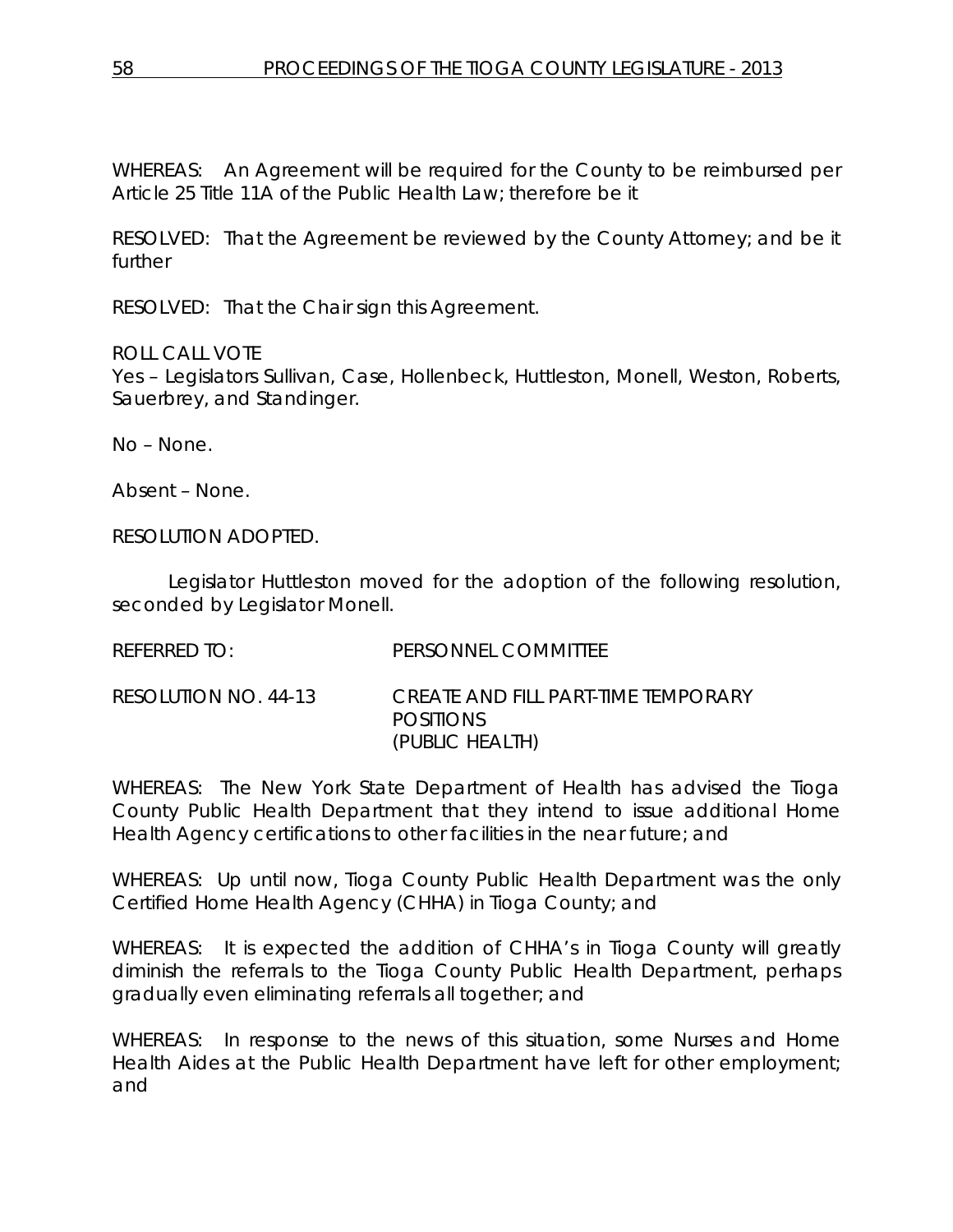WHEREAS: The Public Health Director must ensure that existing CHHA patients receive the necessary services, but expects recruiting replacements for the fulltime vacancies to be questionable based on the circumstances; and

WHEREAS: The Public Health Director has devised a stop-gap measure that will ensure the continuation of services while limiting the impact which may eventually occur for the full-time CHHA staff; and

WHEREAS: Said solution is to create a pool of part-time temporary positions to be utilized on an as needed basis until such time the future of Tioga County's CHHA is determined; therefore be it

RESOLVED: That the Public Health Director is hereby authorized to create and fill four (4) part-time temporary Home Health Aides at a 2013 hourly rate of \$18.65 plus six (6) part-time temporary Registered Professional Nurses at a 2013 hourly rate of \$27.80, none of which shall work in excess of 17 hours per week; and be it further

RESOLVED: That the hourly rates indicated above are an exception to Resolution 278-11, and this exception is being granted in light of the extenuating circumstances regarding the CHHA; and be it further

RESOLVED: That these ten (10) positions may be filled effective on or after February 13, 2013 in lieu of filling the currently vacant Home Health Aide (3) and Registered Professional Nurse (1) and Public Health Nurse (1) positions; and be it further

RESOLVED: That if, in the future, Tioga County's CHHA is dissolved, these ten (10) temporary part-time positions shall be abolished upon the dissolution of the CHHA.

### ROLL CALL VOTE

Yes – Legislators Sullivan, Case, Hollenbeck, Huttleston, Monell, Weston, Roberts, Sauerbrey, and Standinger.

No – None.

Absent – None.

RESOLUTION ADOPTED.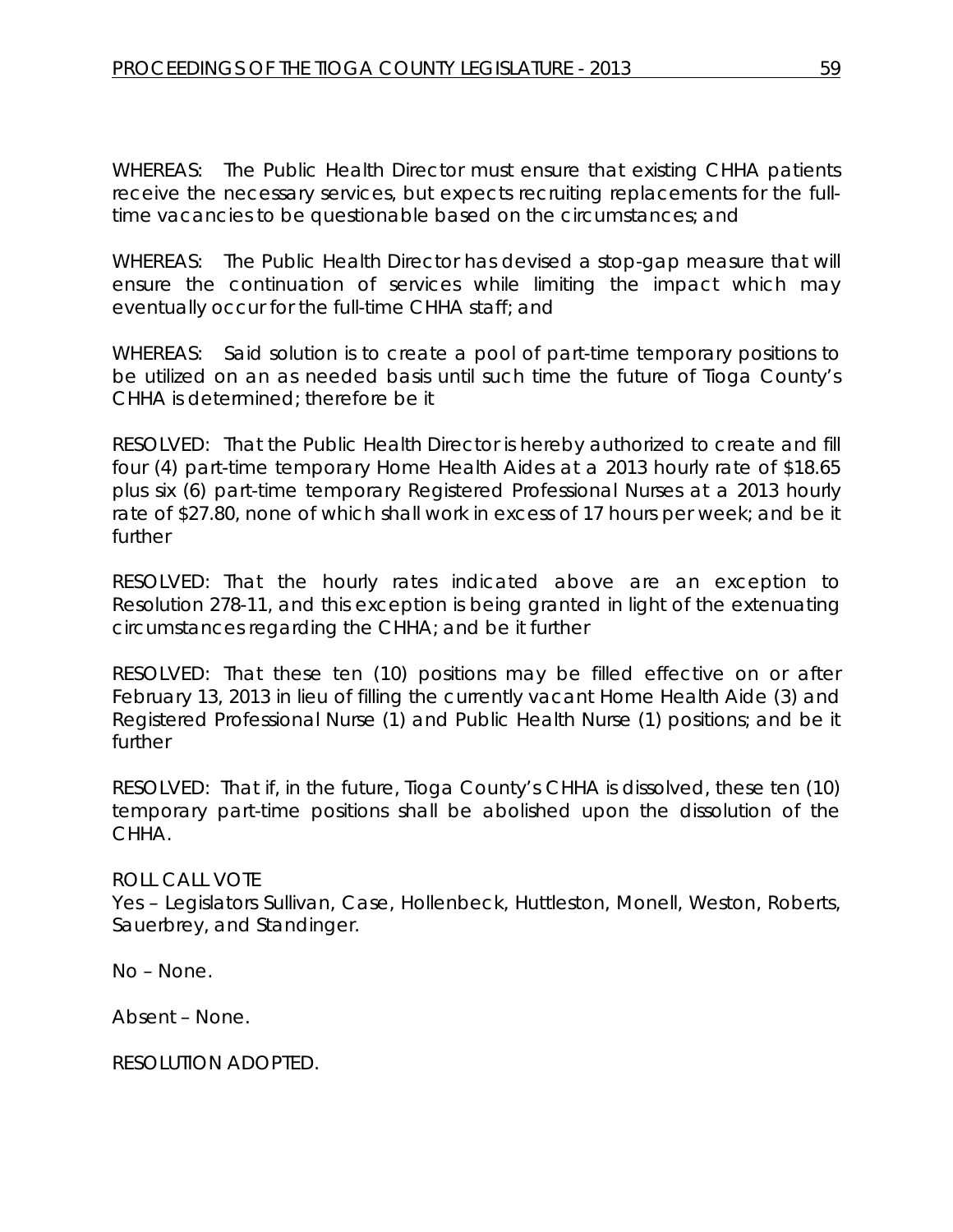Legislator Roberts made a motion to have the following late-filed resolutions considered, seconded by Legislator Case and carried.

Legislator Roberts moved for the adoption of the following resolution, seconded by Legislator Standinger.

REFERRED TO: LEGISLATIVE WORKSESSION

RESOLUTION NO. 45-13 *RESOLUTION OPPOSING THE PROCESS OF ENACTMENT AND CERTAIN PROVISIONS CONTAINED WITHIN THE NEW YORK SAFE ACT*

WHEREAS: The right of the people to keep and bear arms is guaranteed as an individual right under the Second Amendment to the United States Constitution; and

WHEREAS: The right of the people to keep and bear arms for defense of life, liberty, and property is regarded as an inalienable right by the people of Tioga County; and

WHEREAS,: The lawful ownership of firearms is, and has been, a valued tradition in Tioga County, and the rights protected by the Second Amendment to the United States Constitution are exercised by many of our residents; and

WHEREAS: The people of Tioga County derive economic and environmental benefits from all safe forms of recreation involving firearms, including, but not limited to, hunting and target shooting while utilizing all types of firearms available under the Constitution of the United States; and

WHEREAS: Members of the Tioga County Legislature, being elected to represent the people of Tioga County, are duly sworn by their oath of office to uphold the Constitution of the United States; and

WHEREAS: Members of the New York State Assembly and the New York State Senate, being elected by the people of New York State, are duly sworn by their oath of office to uphold the Constitution of the United States; and

WHEREAS: The enactment of the NY SAFE Act (Chapter 1 of the Laws of 2013) has engendered significant controversy over both the process by which it was enacted and certain provisions contained within it; and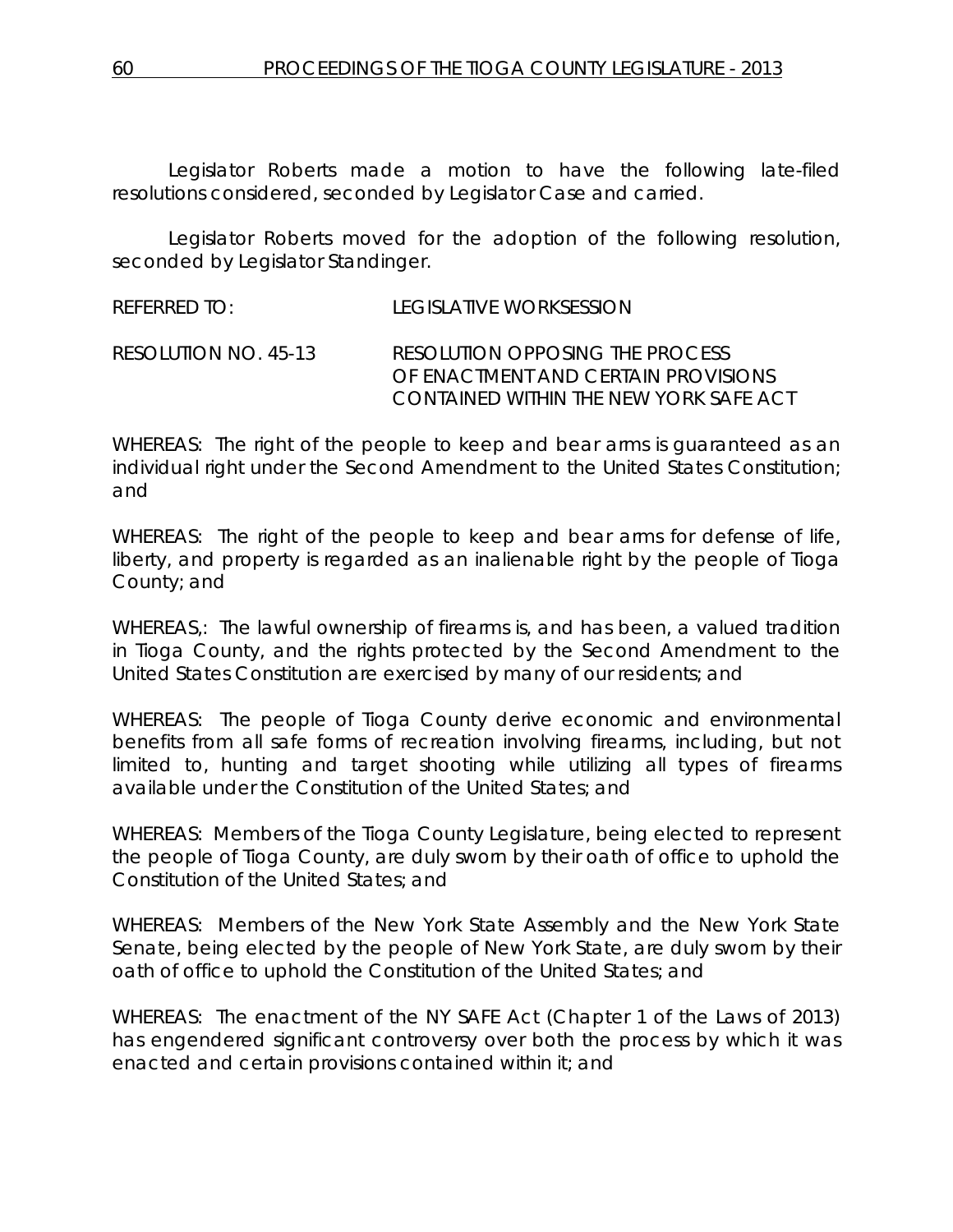WHEREAS: It is our understanding that many State Legislators had less than an hour to read the legislation, which contained approximately twenty-five thousand words, before being forced to vote on it; and

WHEREAS: Having reviewed the legislation and time constraints, it is our conclusion that there is no possible way any individual could have read the entire bill and understood its full implications prior to voting on it; and

WHEREAS: Our State Legislators most certainly could not have had the time to request, and receive, the input of their constituents regarding this matter; and

WHEREAS: Seeking, and considering, such public input is a standard to which we hold ourselves in the Tioga County Legislature; and

WHEREAS: This legislation has 60 sections, of which only three take effect immediately; and

WHEREAS: In our opinion, there was no reason for the Governor to use a message of necessity to bring this bill to vote immediately and bypass the three day maturing process for all legislation; and

WHEREAS: The mishandling of the process in crafting the NY SAFE Act resulted in complex policy changes, many of which have been left up to interpretation, and are confusing even to the State Legislators who voted on them, and the law enforcement officials who are required to enforce and explain them; and

WHEREAS: Requiring law-abiding gun owners to verify ownership of certain types of firearms every five years, in addition to registering them on their permits, which now also must be renewed every 5 years, does not increase the safety of the public and is unnecessarily burdensome to the residents of New York State; and

WHEREAS: There will be a significant financial impact due to the approximately 10,000 Tioga County permits that will have to be renewed requiring additional manpower and computer systems; and

WHEREAS: This legislation prohibits the sale of firearm magazines with a capacity larger than seven rounds; and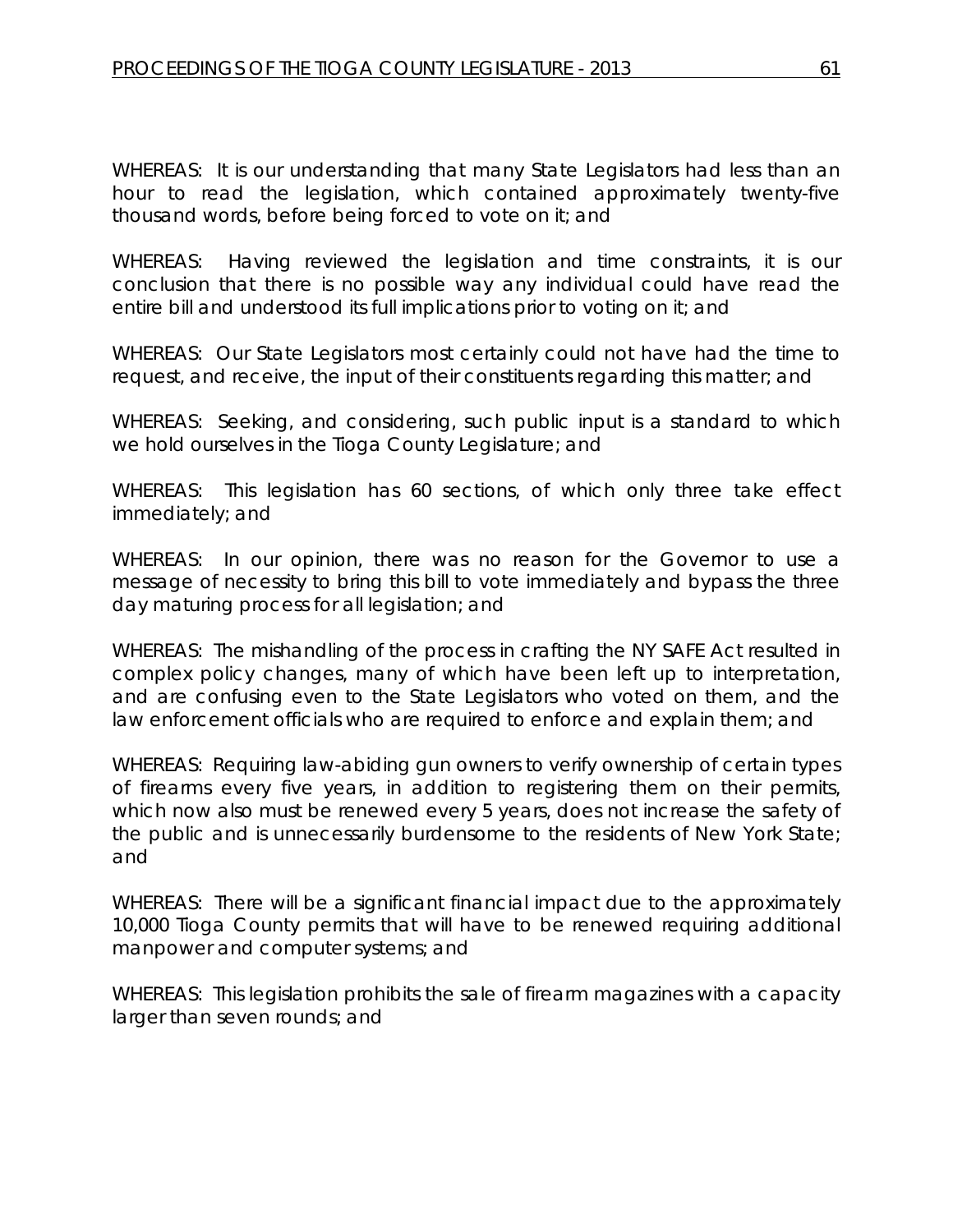WHEREAS: Those firearm magazines with a capacity larger than seven rounds, which are authorized to be retained by existing owners, may only be loaded with seven rounds and eventually must be permanently altered to only accept seven rounds or be disposed of; and

WHEREAS: Few or no low capacity (7 rounds or less) magazines currently exist for many of the firearms commonly possessed by law-abiding residents of New York State; and

WHEREAS: Limiting the number of rounds to seven versus ten is arbitrary and capricious, has no correlation to public safety, unfairly burdens law-abiding gun owners, and puts an undue burden on gun manufacturers to retool their manufacturing plants; and

WHEREAS: The only persons who will comply with the new high-capacity magazine ban are law-abiding citizens, leaving the same high-capacity magazines in the hands of those who choose not to obey the law; and

WHEREAS: Requiring documentation of all ammunition sales in New York State, as provided for in this legislation, is a significant unfunded mandate on business; and

WHEREAS: The New York State Combined Ballistic Identification System, which wasted \$44 million in taxpayer money and resulted in zero convictions, illustrates the propensity of government to waste taxpayer resources when legislation is not properly reviewed; and

WHEREAS: Governor Cuomo has proposed spending \$36 million dollars in his 2013-2014 Executive budget for the implementation of the NY SAFE Act at a time when New York State residents are crying out for tax relief; and

WHEREAS: This legislation severely impacts the possession and use of firearms now employed by the residents of Tioga County for defense of life, liberty, and property; and

WHEREAS: This legislation severely impacts the possession and use of firearms now employed for safe forms of recreation including, but not limited to, hunting and target shooting; and

WHEREAS: Tioga County Sheriff Gary Howard has said "the state already has laws prohibiting individuals from possessing fully automatic rifles, along with limitations on high-capacity magazines for ammunition"; and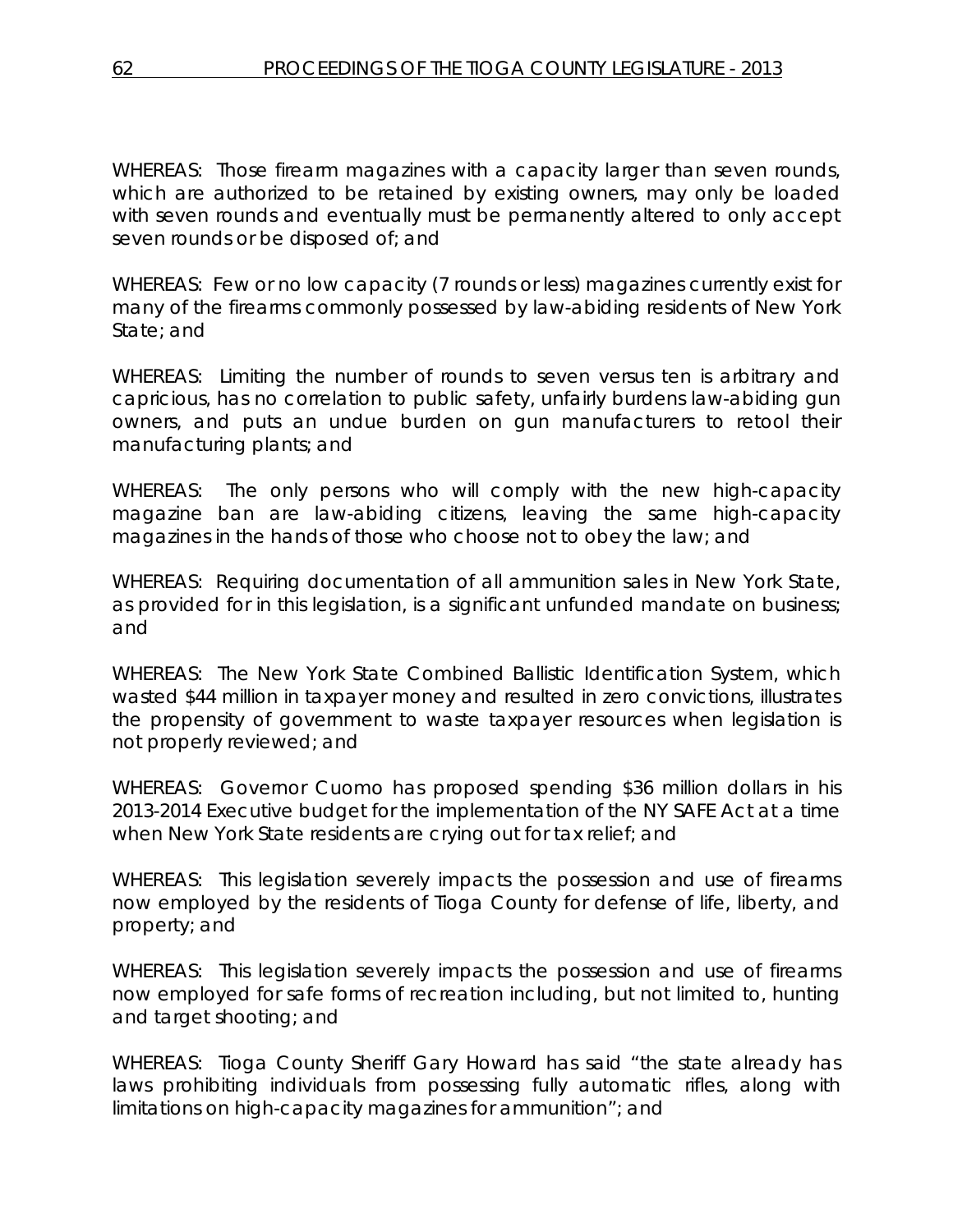WHEREAS: Tioga County Sheriff Gary Howard has said that he "does not believe there needs to be any change to current gun-control laws because it's not the honest people who commit crimes"; and

WHEREAS: While there are some areas of the legislation that the Tioga County Legislature finds encouraging, such as addressing glaring shortcomings in the mental health system, the strengthening of Kendra's Law and Mark's law, as well as privacy protections for certain pistol permit holders, by-and-large, we find the legislation does little more than negatively impact lawful gun ownership; and

WHEREAS: This legislation fails to offer any meaningful solutions to gun violence and places increased burdens where they do not belong, squarely on the backs of law-abiding citizens; and

WHEREAS: This legislation effectively turns countless New York State law-abiding gun owners into criminals; and

WHEREAS: The manner in which this legislation was brought forward for vote in the State Legislature is deeply disturbing to the Tioga County Legislature, now therefore be it

RESOLVED: That the Tioga County Legislature does hereby oppose, and request the repeal of, any legislation, including the sections within the NY SAFE Act (Chapter1 of the Laws of 2013), which infringe upon the right of the people to keep and bear arms; and further be it

RESOLVED: That the Tioga County Legislature considers such laws to be unnecessary and beyond lawful legislative authority granted to our State representatives; and further be it

RESOLVED: That the Tioga County Legislature strongly encourages members of the New York State Legislature to hold public hearings to address the issue of gun violence in a way that will produce meaningful results; and further be it

RESOLVED: That the Tioga County Legislature requests the members of the New York State Senate and Assembly who represent all, or part of, Tioga County to reply, in writing, with their views on, and actions taken, in support of, or opposition to, the NY SAFE Act; and further be it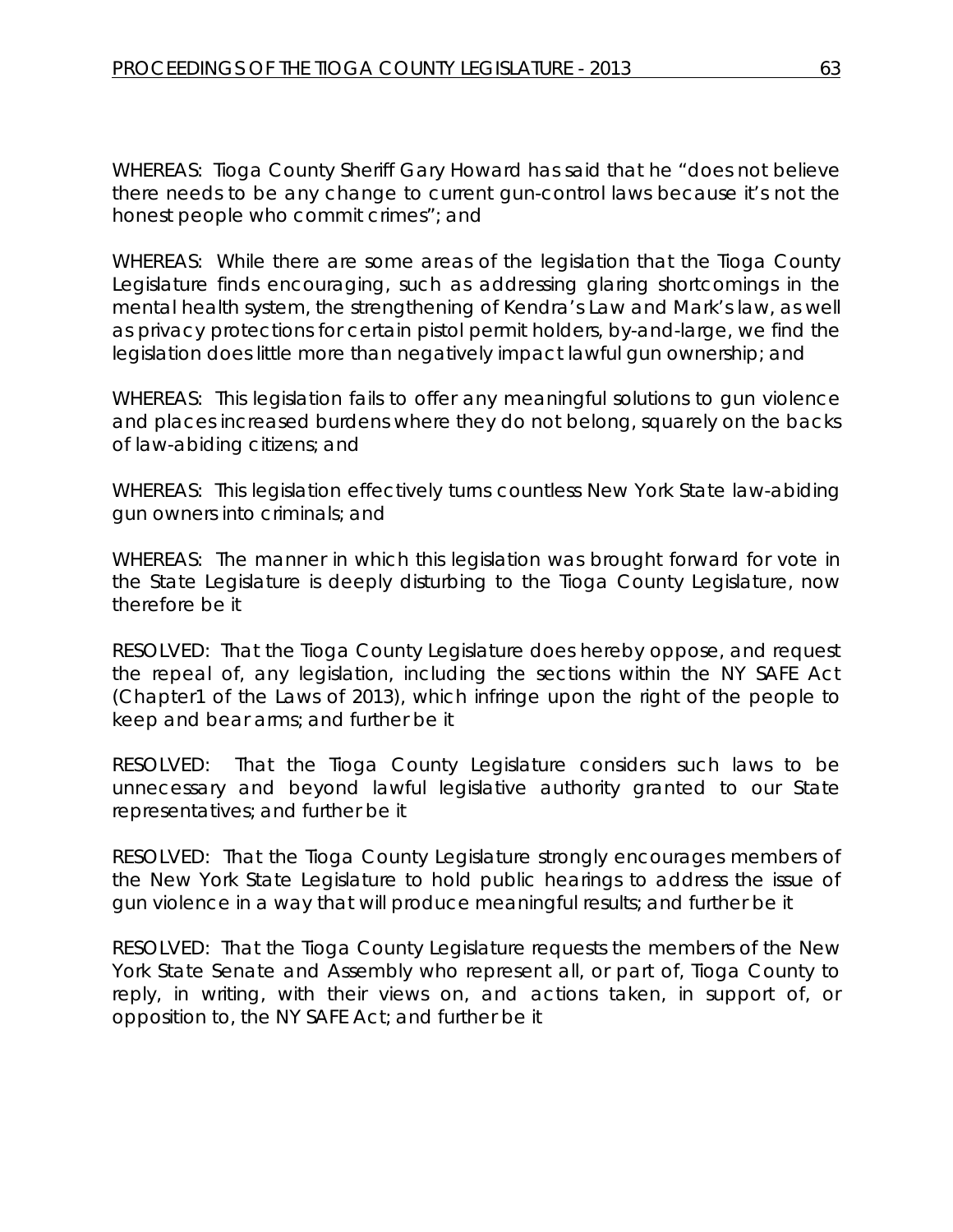RESOLVED: That a copy of this resolution be sent to President Barack Obama, Vice President Joseph Biden, Governor Andrew Cuomo, Senator Charles Schumer, Senator Kirsten Gillibrand, Senator Thomas Libous, Congressman Thomas Reed, Congressman Richard Hanna, and Assemblyman Christopher Friend.

ROLL CALL VOTE Yes – Legislators Sullivan, Case, Hollenbeck, Huttleston, Monell, Weston, Roberts, Sauerbrey, and Standinger.

No – None.

Absent – None.

RESOLUTION ADOPTED.

Legislator Roberts moved for the adoption of the following resolution, seconded by Legislator Hollenbeck.

REFERRED TO: LEGISLATIVE WORKSESSION

RESOLUTION NO. 46-13 *RESOLUTION IN OPPOSITION TO ANY ATTEMPT BY THE NEW YORK STATE LEGISLATURE TO ENACT LEGISLATION WHICH BUNDLES ISSUES RELATING TO GUN CONTROL AND AMENDMENT OF THE FREEDOM OF INFORMATION LAW*

WHEREAS: The Legislature is aware that two bills have been introduced in the New York State Senate, Bill Numbers S.2131 and S.2132, which propose amendments to the New York State Freedom of Information Law exempting disclosure of gun permit holders in certain instances; and

WHEREAS: This Legislature supports legislation that would exempt from disclosure records pertaining to gun permit holders for law enforcement purposes; and

WHEREAS: This Legislature is also aware of efforts to enact stricter gun control legislation, but has not had an opportunity to review and consider this legislation; and

WHEREAS: This Legislature believes that the issues surrounding disclosure of gun permit holders and those of enacting stricter gun control are separate issues, which should not be bundled together in one law; now therefore be it